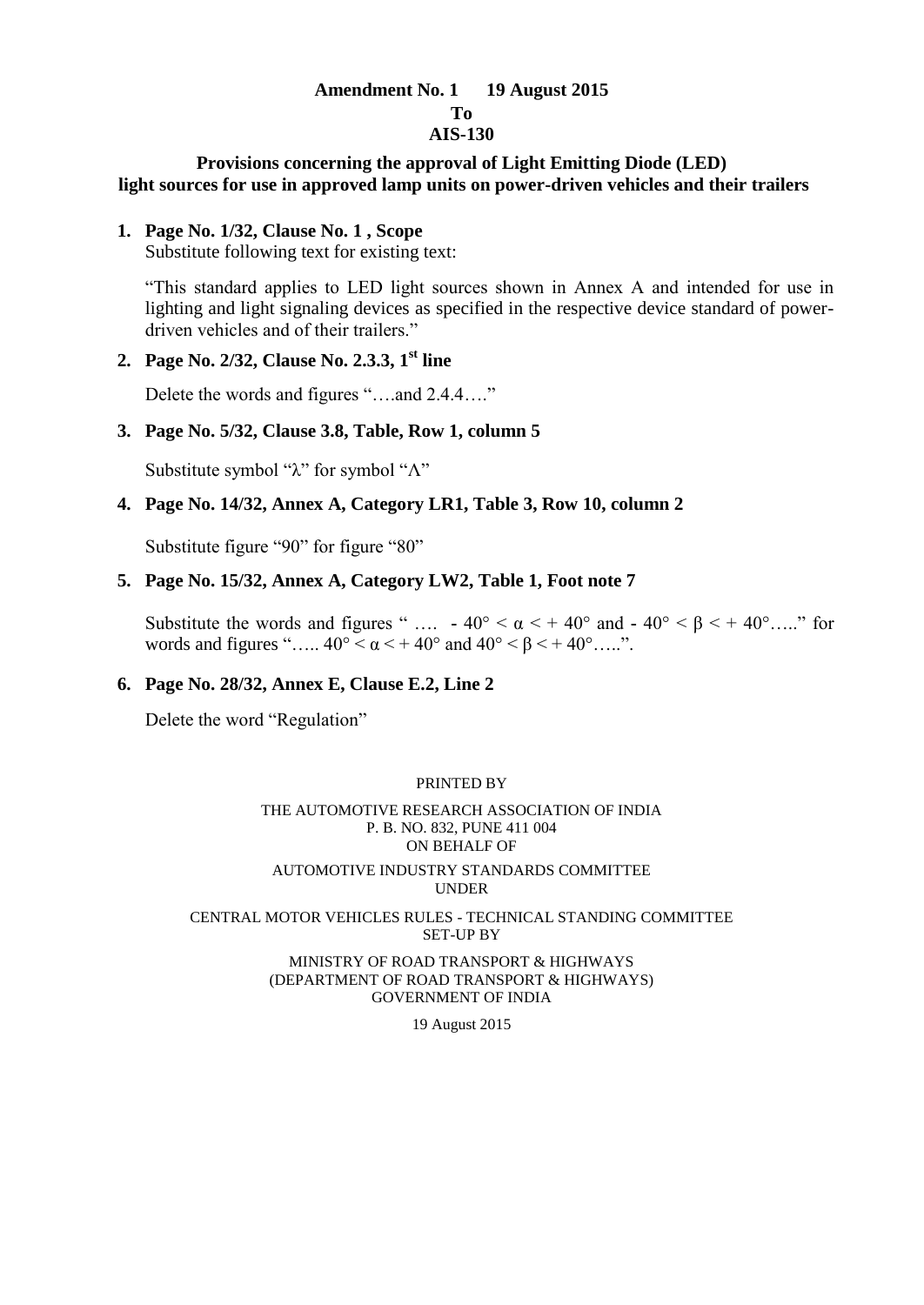# AUTOMOTIVE INDUSTRY STANDARD

# **Provisions concerning the approval of Light Emitting Diode (LED) light sources for use in approved lamp units on power-driven vehicles and their trailers**

PRINTED BY THE AUTOMOTIVE RESEARCH ASSOCIATION OF INDIA P.B. NO. 832, PUNE 411 004

ON BEHALF OF AUTOMOTIVE INDUSTRY STANDARDS COMMITTEE

UNDER CENTRAL MOTOR VEHICLE RULES – TECHNICAL STANDING COMMITTEE

> SET-UP BY MINISTRY OF ROAD TRANSPORT & HIGHWAYS (DEPARTMENT OF ROAD TRANSPORT & HIGHWAYS) GOVERNMENT OF INDIA

> > July 2015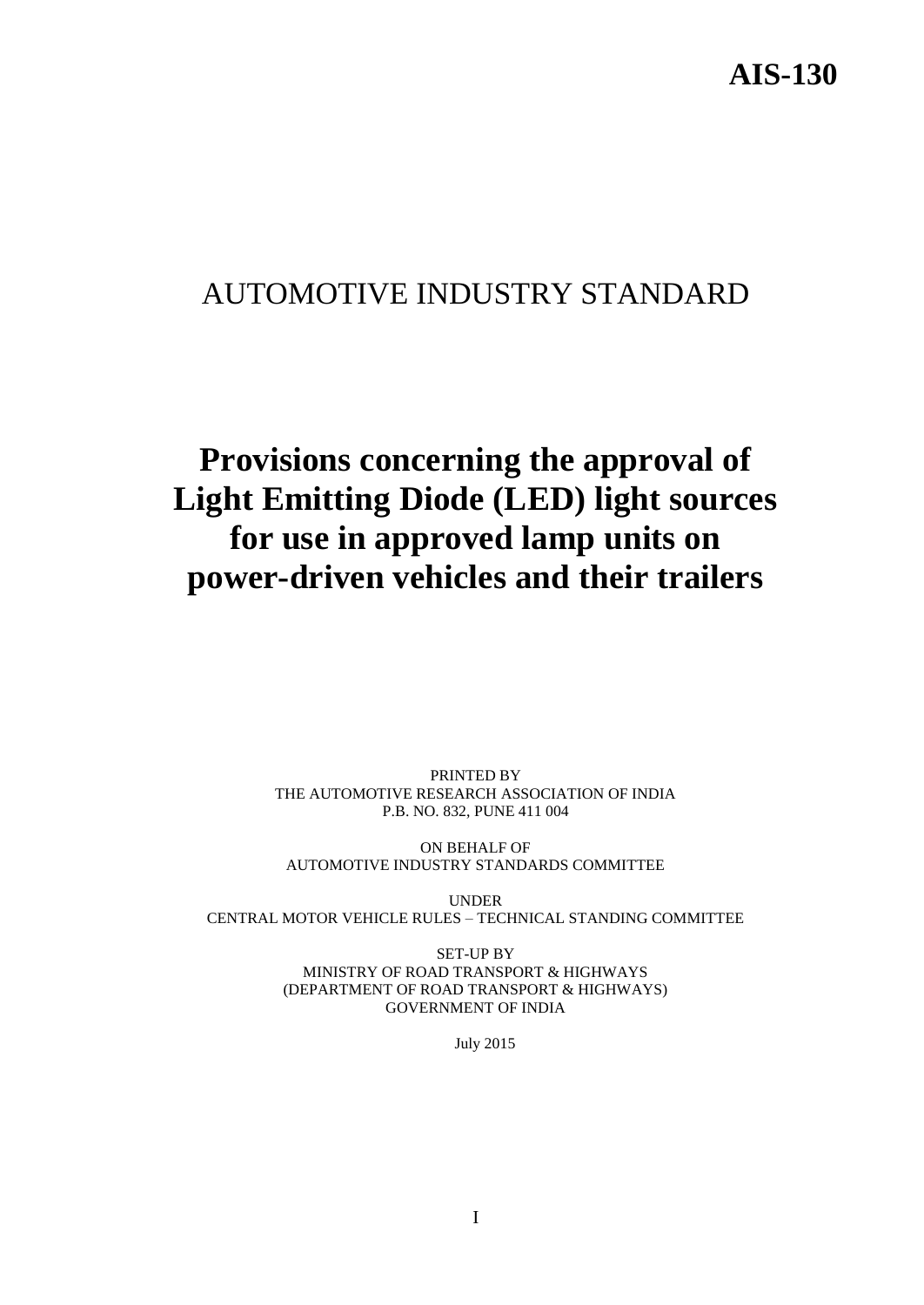| Sr.<br>No. | Corrigenda              | <b>Amendment</b> Revision | <b>Date</b> | <b>Remark</b> | Misc. |
|------------|-------------------------|---------------------------|-------------|---------------|-------|
|            |                         |                           |             |               |       |
|            |                         |                           |             |               |       |
|            |                         |                           |             |               |       |
|            |                         |                           |             |               |       |
|            |                         |                           |             |               |       |
|            |                         |                           |             |               |       |
|            |                         |                           |             |               |       |
|            |                         |                           |             |               |       |
|            |                         |                           |             |               |       |
|            |                         |                           |             |               |       |
|            |                         |                           |             |               |       |
|            |                         |                           |             |               |       |
|            |                         |                           |             |               |       |
|            | <b>General Remarks:</b> |                           |             |               |       |

# **Status chart of the standard to be used by the purchaser for updating the record**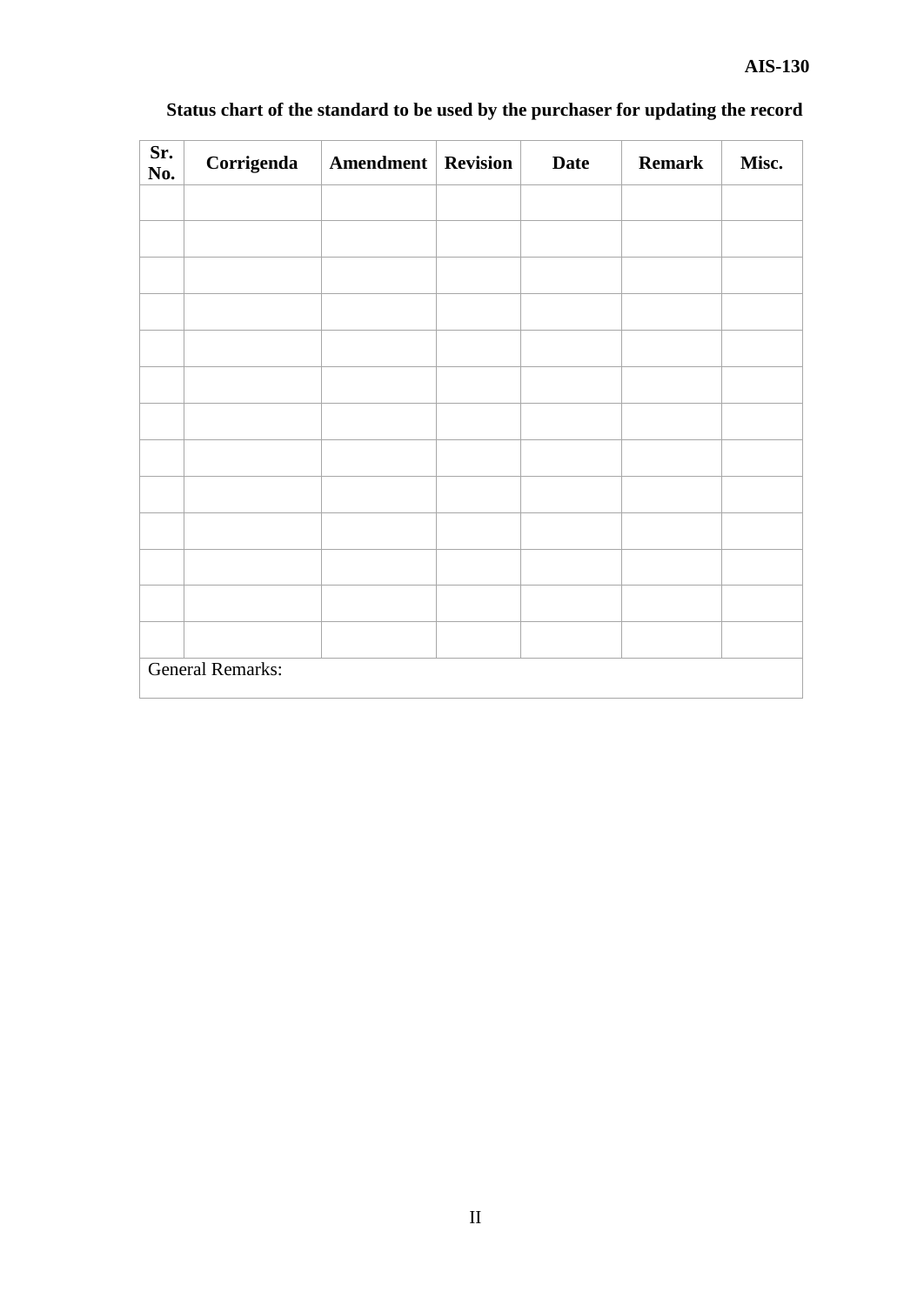#### **INTRODUCTION**

- 0.0 The Government of India felt the need for a permanent agency to expedite the publication of standards and development of test facilities in parallel when the work on the preparation of the standards is going on, as the development of improved safety critical parts can be undertaken only after the publication of the standard and commissioning of test facilities. To this end, the erstwhile Ministry of Surface Transport (MOST) has constituted a permanent Automotive Industry Standards Committee (AISC) vide order No. RT-11028/11/97-MVL dated September 15, 1997. The standards prepared by AISC will be approved by the permanent CMVR Technical Standing Committee (CMVR-TSC). After approval, the Automotive Research Association of India, (ARAI), Pune, being the Secretariat of the AIS Committee, will publish this standard. For better dissemination of this information ARAI may publish this document on their Web site.
- 0.1 This standard is intended to provide an additional light source option of replaceable approved LED light sources and specifies both dimensional and performance requirements for replaceable LED light sources in the same way that of AIS-034 (Part 1) (Rev 1):2010 for filament light sources and AIS-034 (Part 2) (Rev 1):2010 for gas discharge light sources.
- 0.2 As the first categories, a dual function replaceable LED light source LR1 and LW2 are proposed. UNECE is working on the specifications of more categories and the same will be considered once covered in UN R 128.
- 0.3 While preparing this standard, considerable assistance has been taken from following:

 UN R 128 (Supplement 1 to the original version of the Regulation – Date of entry into force: 3 November 2013) Uniform provisions concerning the approval of light emitting diode (LED) light sources for use in approved lamp units on power-driven vehicles and their trailers

- 0.4 The applicability of AIS-037 is deemed mandatory from the date of adoption of this standard in CMVR-TSC.
- 0.5 The AISC panel responsible for formulation of this standard is given in Annex H

 The Automotive Industry Standards Committee (AISC) responsible for approval of this standard is given in Annex I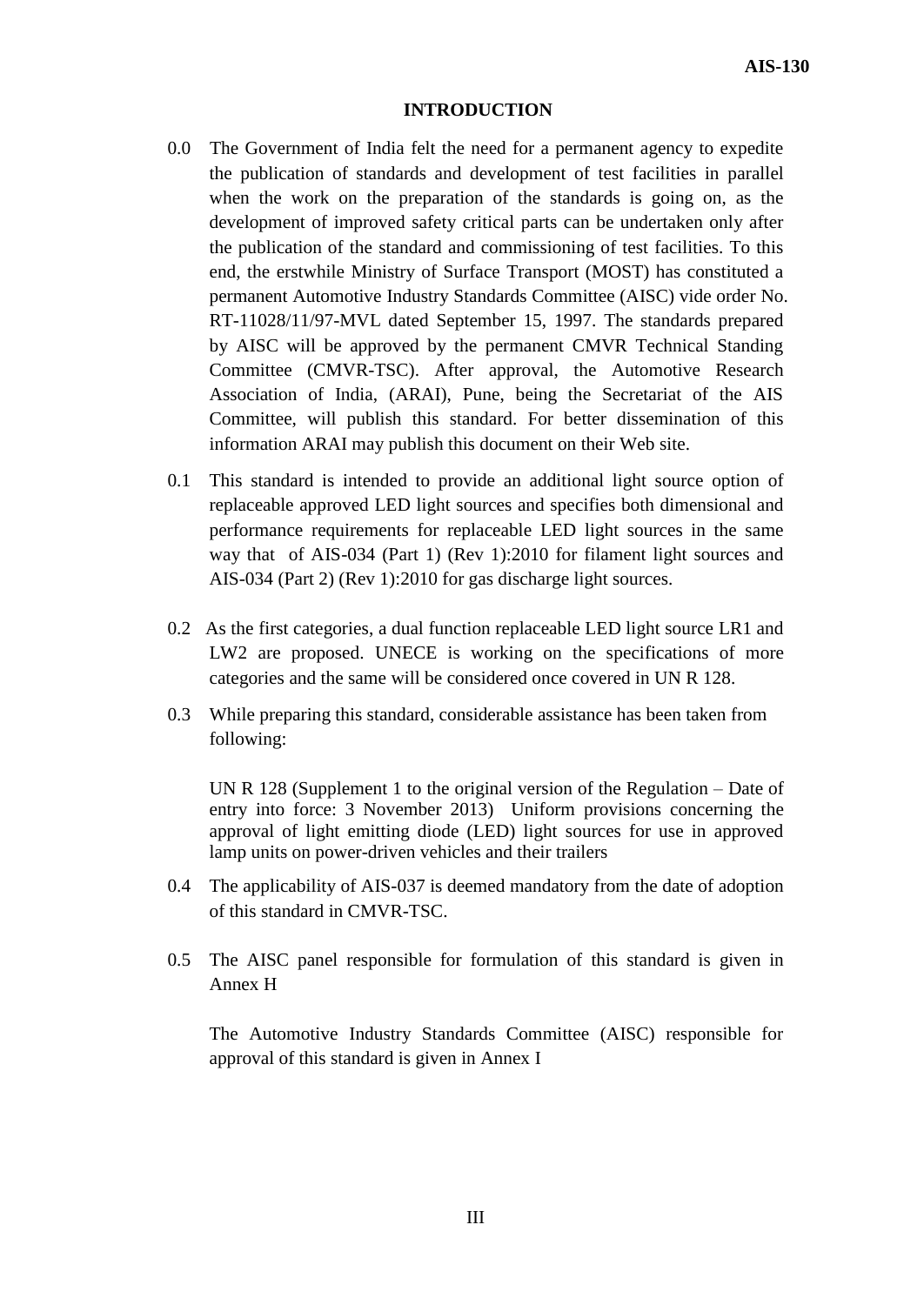| Para.<br><b>Contents</b> |                                                                                  |       |  |  |  |  |
|--------------------------|----------------------------------------------------------------------------------|-------|--|--|--|--|
| No.                      |                                                                                  | No.   |  |  |  |  |
| 1                        | Scope                                                                            | 1/33  |  |  |  |  |
| $\overline{2}$           | <b>Administrative Provisions</b>                                                 | 1/33  |  |  |  |  |
| 3                        | <b>Technical Requirements</b>                                                    | 2/33  |  |  |  |  |
| $\overline{4}$           | Conformity of Production                                                         | 6/33  |  |  |  |  |
| 5                        | Penalties for Non-Conformity of Production                                       | 7/33  |  |  |  |  |
| 6                        | <b>Transitional Provisions</b>                                                   | 7/33  |  |  |  |  |
| $\overline{7}$           | <b>Extension of Type Approval</b>                                                | 7/33  |  |  |  |  |
| 8                        | Establishing compliance of "E"/"e" approved LED light<br>source to this standard | 7/33  |  |  |  |  |
| 9                        | Amendments to UN Regulations after the level described in<br>0.3 of Introduction | 8/33  |  |  |  |  |
|                          | <b>List of Annexes</b>                                                           |       |  |  |  |  |
| Annex A                  | Sheets for LED light sources                                                     | 9/33  |  |  |  |  |
| Annex B                  | Method of measurement of electrical and photometrical<br>characteristics         | 20/33 |  |  |  |  |
| Annex C                  | Minimum requirements for quality control procedures by the<br>manufacturer       | 22/33 |  |  |  |  |
| Annex D                  | Sampling and compliance levels for manufacturer test records                     | 24/33 |  |  |  |  |
| Annex E                  | Minimum requirements for spot checks by the Type Approval<br>Authority           | 28/33 |  |  |  |  |
| Annex F                  | Compliance approved by spot check                                                | 29/33 |  |  |  |  |
| Annex G                  | Information to be submitted at the time of application for type<br>approval      | 30/33 |  |  |  |  |

# **Provisions concerning the approval of Light Emitting Diode (LED) light sources for use in approved lamp units on power-driven vehicles and their trailers**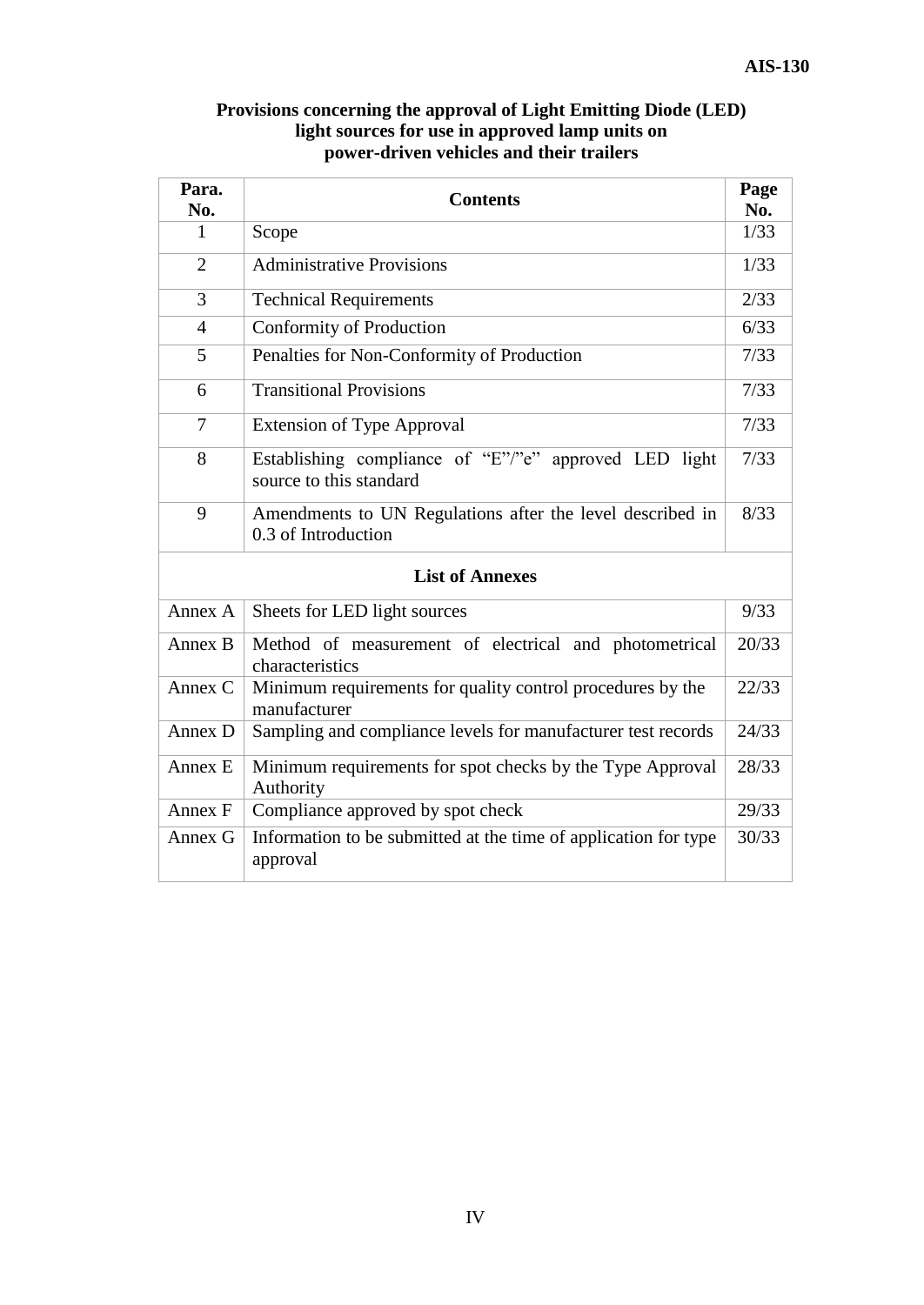# **Provisions concerning the approval of Light Emitting Diode (LED) light sources for use in approved lamp units on power-driven vehicles and their trailers**

# **1. SCOPE**

This standard applies to LED light sources shown in Annex A and intended for use in approved signalling lamp units of power-driven vehicles and of their trailers.

# **2. ADMINISTRATIVE PROVISIONS**

# **2.1. Definitions**

2.1.1. Definition of "**category**"

 The term "**category**" is used in this Standard to describe different basic design of standardized LED light sources. Each category has a specific designation as for example: "LW1", "LY2", and "LR2"

2.1.2. Definition of "**type**"

LED light sources of different "**types**" are LED light sources within the same category which differ in such essential respects as:

2.1.2.1. Trade name or mark;

LED light sources bearing the same trade name or mark but produced by different manufacturers are considered as being of different types. LED light sources produced by the same manufacturer differing only by the trade name or mark shall be considered to be of the same type.

- 2.1.2.2. Light source design, in so far as these differences affect the optical results;
- 2.1.2.3. Rated voltage.

### **2.2. Application for approval**

- 2.2.1. Application for approval shall be submitted by the applicant. Information to be submitted at the time of applying for type approval of the LED light source shall be given in Annex G
- 2.2.2. Five samples of each colour which has been applied for;
- 2.2.3. In the case of a type of LED light sources differing only by the trade name or mark from a type that has already been approved it shall be sufficient to submit:
- 2.2.3.1. A declaration by the manufacturer that the type submitted
	- (a) Is identical with (except in the trade name or mark), and
	- (b) Has been produced by the same manufacturer as the type already approved, the latter being identified by its approval code.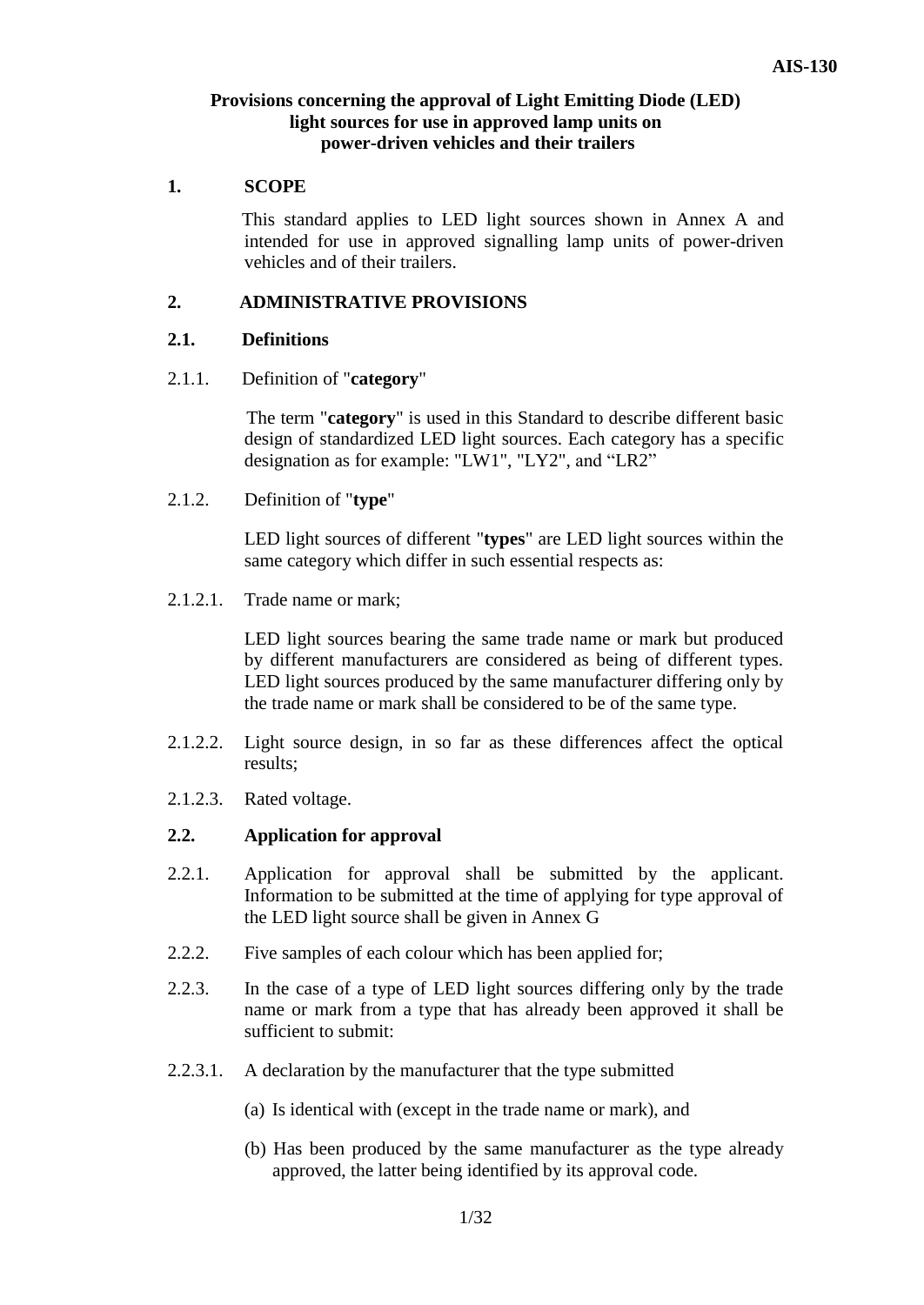2.2.3.2. Two samples bearing the new trade name or mark.

# **2.3. Inscriptions**

- 2.3.1. LED light sources submitted for approval shall bear on the cap:
- 2.3.1.1. The trade name or mark;
- 2.3.1.2. The rated voltage;
- 2.3.1.3. The designation of the relevant category;
- 2.3.1.4. A space of sufficient size to accommodate the approval mark.
- 2.3.2. The space mentioned in paragraph 2.3.1.4 above shall be indicated in the drawings accompanying the application for approval.
- 2.3.3. Inscriptions other than those covered by paragraphs 2.3.1 and 2.4.4 may be affixed, on the condition that they do not adversely affect the luminous characteristics.

# **2.4. Approval**

2.4.1. If all samples of a type of LED light source which are submitted in pursuance of paragraphs 2.2.2.3 or 2.2.3.2 above meet the requirements of this standard, approval shall be granted.

# **3. TECHNICAL REQUIREMENTS**

### **3.1. Definitions**

- 3.1.1. **Rated voltage**: Voltage (in volts) marked on the LED light source.
- 3.1.2. **Test voltage(s)**: Voltage(s) or voltage range(s), at the LED light sources terminals for which the electrical and photometric characteristics of the LED light sources are intended and are to be tested.
- 3.1.3 **Objective values**: Design value of an electrical or photometric characteristic. To be achieved, within the specified tolerances, when the LED light source is energized at relevant test voltage.
- 3.1.4. **Standard (étalon) LED light source**: Special LED light source used for the testing of lighting and light-signalling devices. It has reduced tolerances for dimensional, electrical and photometric characteristics as specified on the relevant data sheet. Standard LED light sources are specified in only one voltage rating for each category.
- 3.1.5. **Reference axis**: An axis defined with reference to the cap and to which certain dimensions of the LED light sources are referred.
- 3.1.6. **Reference plane**: A plane defined with reference to the cap perpendicular to the reference axis and to which certain dimensions of the LED light sources are referred.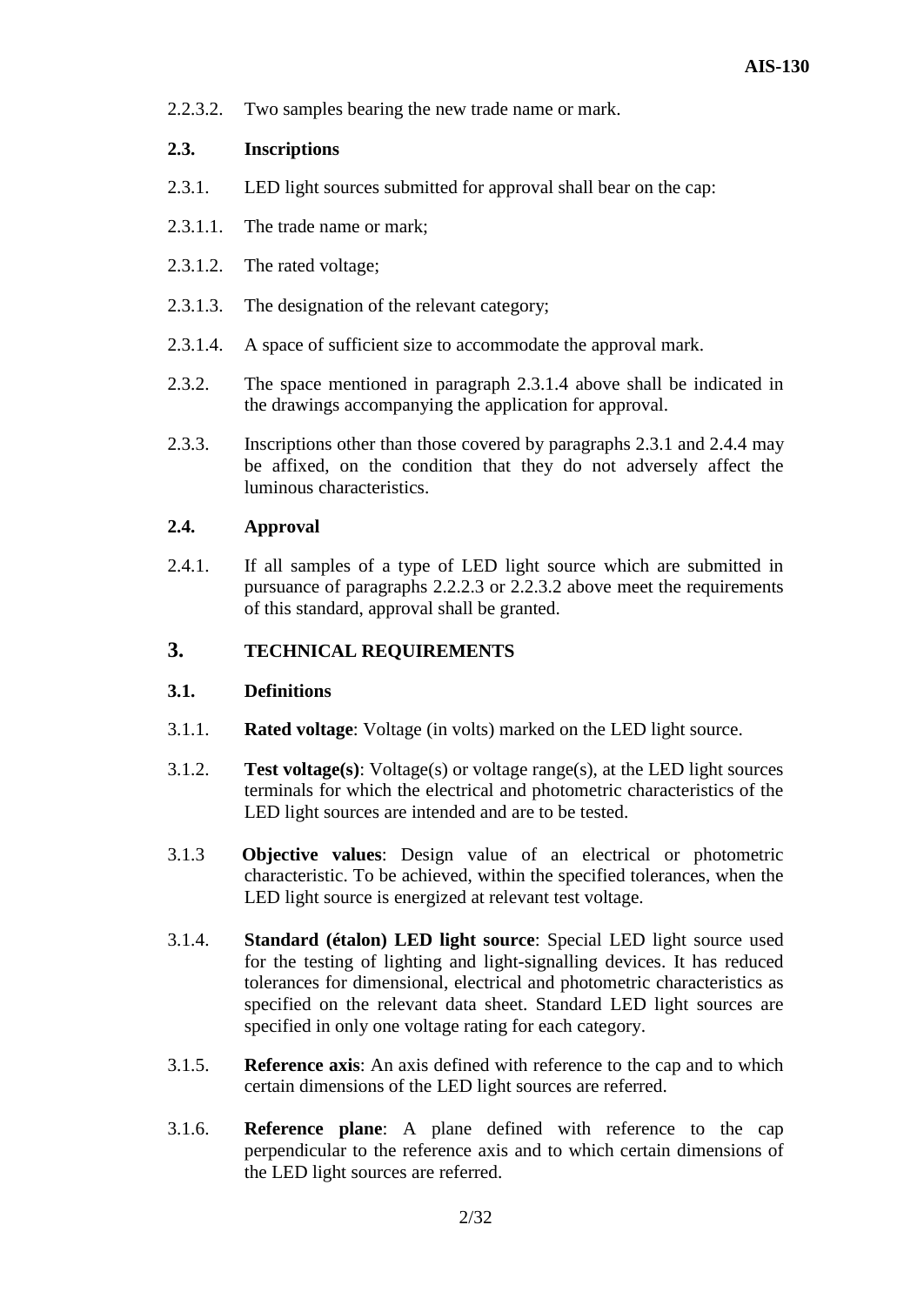- 3.1.7. **Light centre**: A point on the reference axis at a defined distance from the reference plane that represents the nominal origin of the visible radiation emitted.
- 3.1.8. **Light centre length**: The distance between the reference plane and the light centre.
- 3.1.9. **Viewing axis on to the LED light source**: An axis through the light centre at defined polar and azimuthal angle used to characterize photometrical properties of the LED light source.
- 3.1.10. **Apparent light emitting area**: Area that contains the (apparent) element of visible radiation when observed under a certain viewing axis. The apparent light emitting area is defined in a plane that contains the light centre and that is perpendicular to the corresponding viewing axis.
- 3.1.11. **Normalized luminous intensity**: Luminous intensity divided by the luminous flux of the light source in order to characterize the angular radiation pattern of the LED light source.
- 3.1.12. **Cumulative luminous flux**: luminous flux emitted by the light source under operating conditions, within a cone enclosing the specified solid angle and centered on the reference  $axis^{(1)}$
- 3.1.13. **Light emitting diode (LED) light source:** a light source where the element for visible radiation is one or more solid state junctions producing injection-luminescence and/or fluorescence

# **3.2. General specifications**

 $\overline{\phantom{a}}$  , which is a substitution of the set of  $\overline{\phantom{a}}$ 

- 3.2.1. Each sample submitted shall conform to the relevant specifications of this Standard
- 3.2.2. LED light sources shall be so designed as to be and to remain in good working order when in normal use. They shall moreover exhibit no fault in design or manufacture.
- 3.2.3. LED light sources shall exhibit no scores or spots on their optical surfaces which might impair their efficiency and their optical performance.
- 3.2.4. LED light sources shall be equipped with standard caps complying with the cap data sheets of IEC Publication 60061 as specified on the individual data sheets of Annex A.
- 3.2.5. The cap shall be strong and firmly secured to the rest of the LED light source.

<sup>(1)</sup> Based on CIE / IEC vocabulary IEV 845-09-31.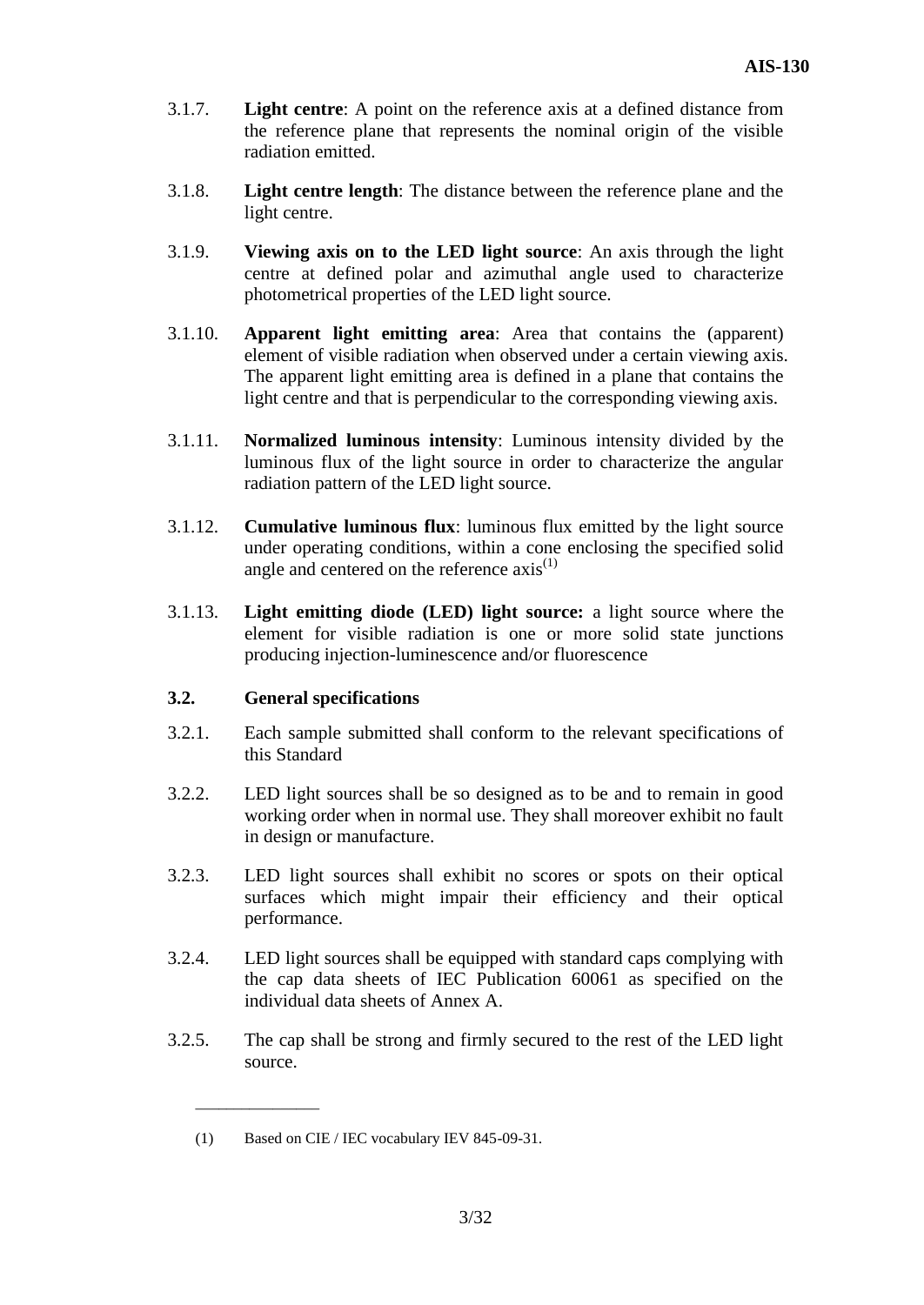- 3.2.6. To ascertain whether LED light sources conform to the requirements of paragraphs 3.2.3 to 3.2.5 above, a visual inspection, a dimension check and, where necessary, a trial fitting into the holder as specified in IEC publication 60061 shall be carried out.
- 3.2.7. The solid state junction(s) shall be the only element(s) of the LED light source that generate and emit light, either directly or via fluorescencebased conversion, when energized.

### **3.3. Tests**

- 3.3.1. LED light sources shall first be aged at their test voltage for at least forty-eight hours. For multi-function LED light sources, each function shall be aged separately.
- 3.3.2. Unless otherwise specified, electrical and photometric measurements shall be carried out at the relevant test voltage(s).
- 3.3.3. Electrical measurements as specified in Annex B shall be carried out with instruments of at least class 0.2 according to IEC 6005.

### **3.4. Position and dimensions of apparent light emitting area**

- 3.4.1. The position and dimensions of the apparent light emitting area shall conform to the requirements as given on the relevant data sheet of Annex A.
- 3.4.2. The measurement shall be made after ageing the LED light source according to paragraph 3.3.1.

### **3.5. Luminous flux**

- 3.5.1. When measured according to the conditions specified in Annex B, the luminous flux shall be within the limits given on the relevant data sheet of Annex A.
- 3.5.2. The measurement shall be made after ageing the LED light source according to 3.3.1.

### **3.6. Normalized luminous intensity distribution/ cumulative luminous flux distribution**

- 3.6.1. When measured according to the test conditions specified in Annex B, the normalized luminous intensity distribution and/or cumulative luminous flux distribution shall be within the limits given on the relevant data sheet of Annex A.
- 3.6.2. The measurement shall be made after ageing the LED light source according to paragraph 3.3.1.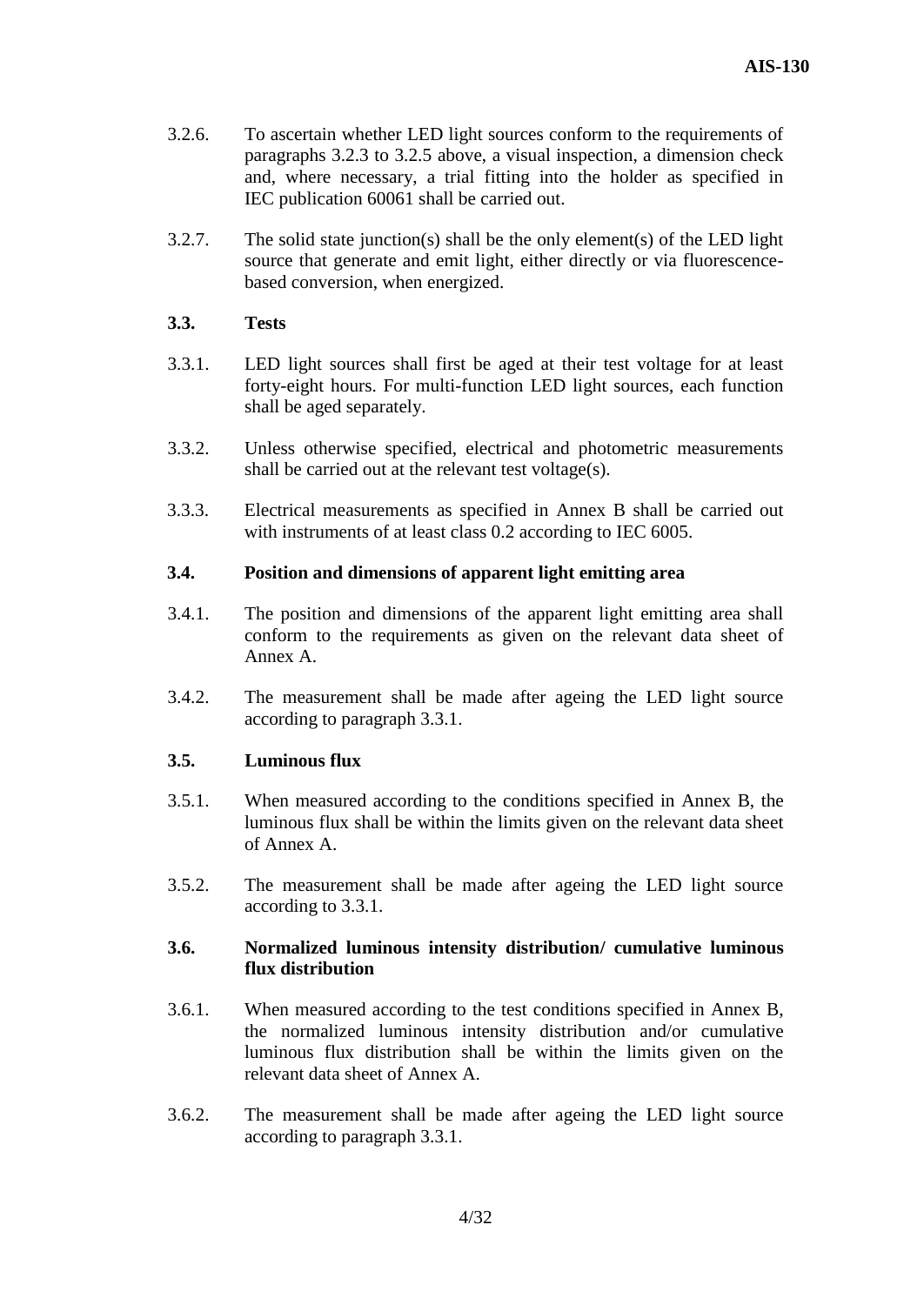### **3.7. Colour**

- 3.7.1. The colour of the light emitted by the LED light sources shall be specified on the relevant data sheet. The definitions of the colour of the light emitted given in AIS-010 (Part 5) (Rev. 1): 2010 and its amendments in force at the time of application for type approval shall apply to this standard.
- 3.7.2. The colour of the light emitted shall be measured by the method specified in Annex B. Each measured value shall lie within the required tolerance area.
- 3.7.3. Moreover, in the case of LED light sources emitting white light, the minimum red content of the light shall be such that:

$$
k_{\text{red}} = \frac{\int_{\lambda=780nm}^{2.780nm} E_{e}(\lambda)V(\lambda)d\lambda}{\int_{\lambda=780nm}^{2.780nm} E_{e}(\lambda)V(\lambda)d\lambda} \ge 0.05
$$

Where:

| $E_e(\lambda)$ (unit: W) | is the spectral distribution of the irradiance; |
|--------------------------|-------------------------------------------------|
| $V(\lambda)$ (unit: 1)   | is the spectral luminous efficiency;            |
| $\lambda$ (unit: nm)     | is the wavelength.                              |

This value shall be calculated using intervals of one nanometer.

### **3.8. UV-radiation**

The UV-radiation of the LED light source shall be such that the LED light source is of the low UV type complying with:

$$
k_{\text{UV}} = \frac{\int_{\lambda=400nm}^{\lambda=400nm} E_e(\lambda) S(\lambda) d\lambda}{\sum_{\lambda=250nm}^{\lambda=780nm} E_e(\lambda) V(\lambda) d\lambda} \leq 10^{-5} \text{ W/Im}
$$

Where:

 $S(\lambda)$  (unit: 1) is the spectral weighting function;  $km = 683$  lm/W is the maximum value of the luminous efficacy of radiation.

(For definitions of the other symbols see paragraph 3.7.3. above).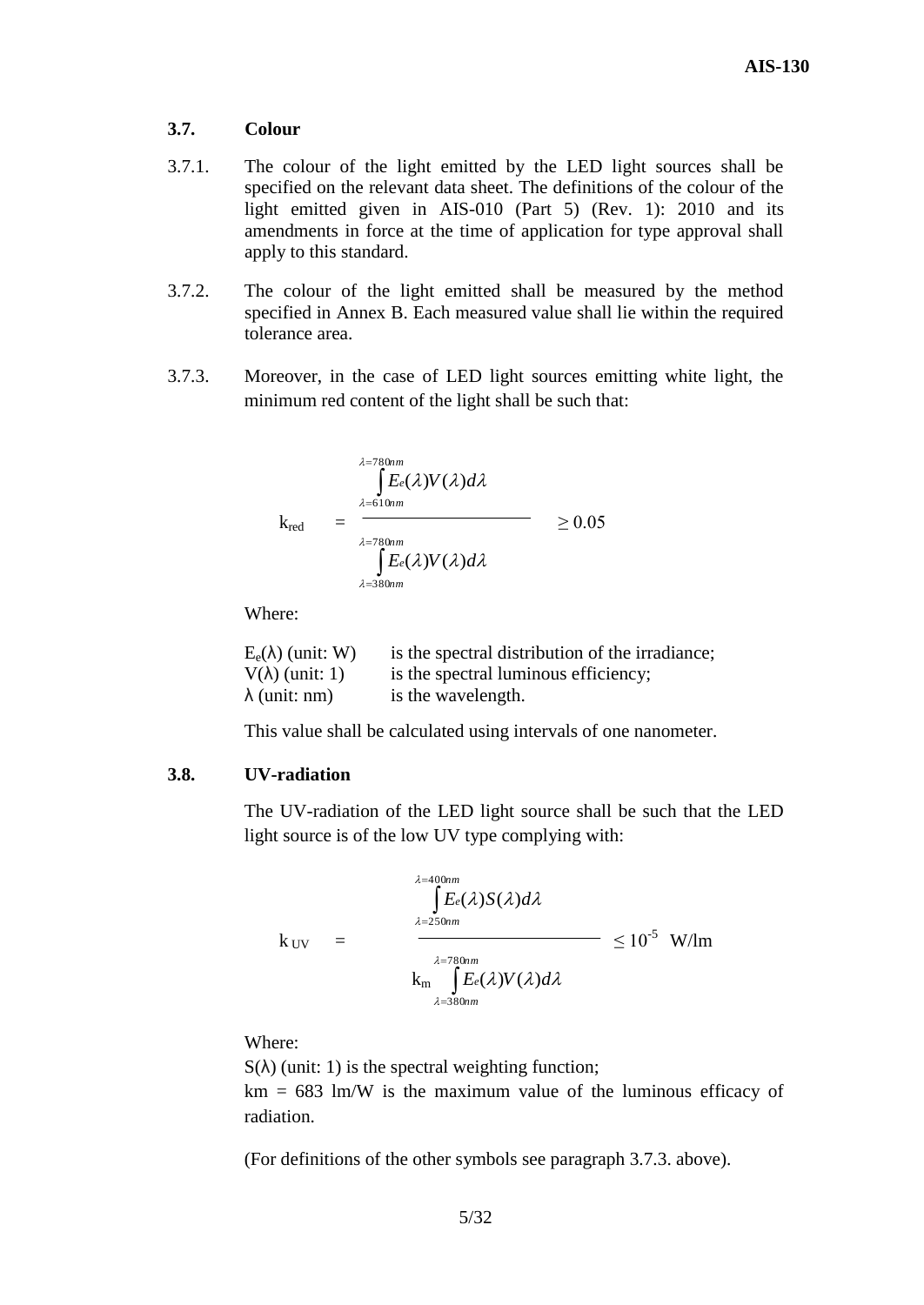| λ   | $S(\lambda)$ | λ   | $S(\lambda)$ | Λ   | $S(\lambda)$ |
|-----|--------------|-----|--------------|-----|--------------|
| 250 | 0.430        | 305 | 0.060        | 355 | 0.00016      |
| 255 | 0.520        | 310 | 0.015        | 360 | 0.00013      |
| 260 | 0.650        | 315 | 0.003        | 365 | 0.00011      |
| 265 | 0.810        | 320 | 0.001        | 370 | 0.00009      |
| 270 | 1.000        | 325 | 0.00050      | 375 | 0.000077     |
| 275 | 0.960        | 330 | 0.00041      | 380 | 0.000064     |
| 280 | 0.880        | 335 | 0.00034      | 385 | 0.000053     |
| 285 | 0.770        | 340 | 0.00028      | 390 | 0.000044     |
| 290 | 0.640        | 345 | 0.00024      | 395 | 0.000036     |
| 295 | 0.540        | 350 | 0.00020      | 400 | 0.000030     |
| 300 | 0.300        |     |              |     |              |

This value shall be calculated using intervals of one nanometer. The UV radiation shall be weighted according to the values as indicated in the Table below:

**Note:** Values according to "IRPA/INIRC Guidelines on limits of exposure to ultraviolet radiation". Wavelengths (in nanometers) chosen are representative; other values should be interpolated.

# **3.9. Standard LED light sources**

Additional requirements for standard (étalon) LED light sources are given on the relevant data sheets of Annex A.

**3.10** If a LED light source type approved as per this standard is used in a device, while approving the device to applicable parts of AIS-010 (Rev.1): 2010 or AIS-012(Rev1) :2011, as amended from time to time, the UV test prescribed in such standards need not be conducted.

# **4. CONFORMITY OF PRODUCTION**

The conformity of production procedures shall comply with those set out in the AIS-037, as amended from time to time, with the following requirements:

- 4.1. LED light sources approved to this standard shall be so manufactured as to conform to the type approved by meeting the inscriptions and technical requirements set forth in paragraph 3 above and Annexes A, B and C to this standard.
- 4.2 The minimum requirements for quality procedures set forth in Annex F to this standard shall be complied with.
- 4.3. The testing agency may carry out any tests prescribed in this standard. Where the testing agency decides to carry out spot checks, criteria of Annexes E and F to this standard shall be applied.
- 4.4 The normal frequency of inspection by the authorised testing agency shall be once every two years.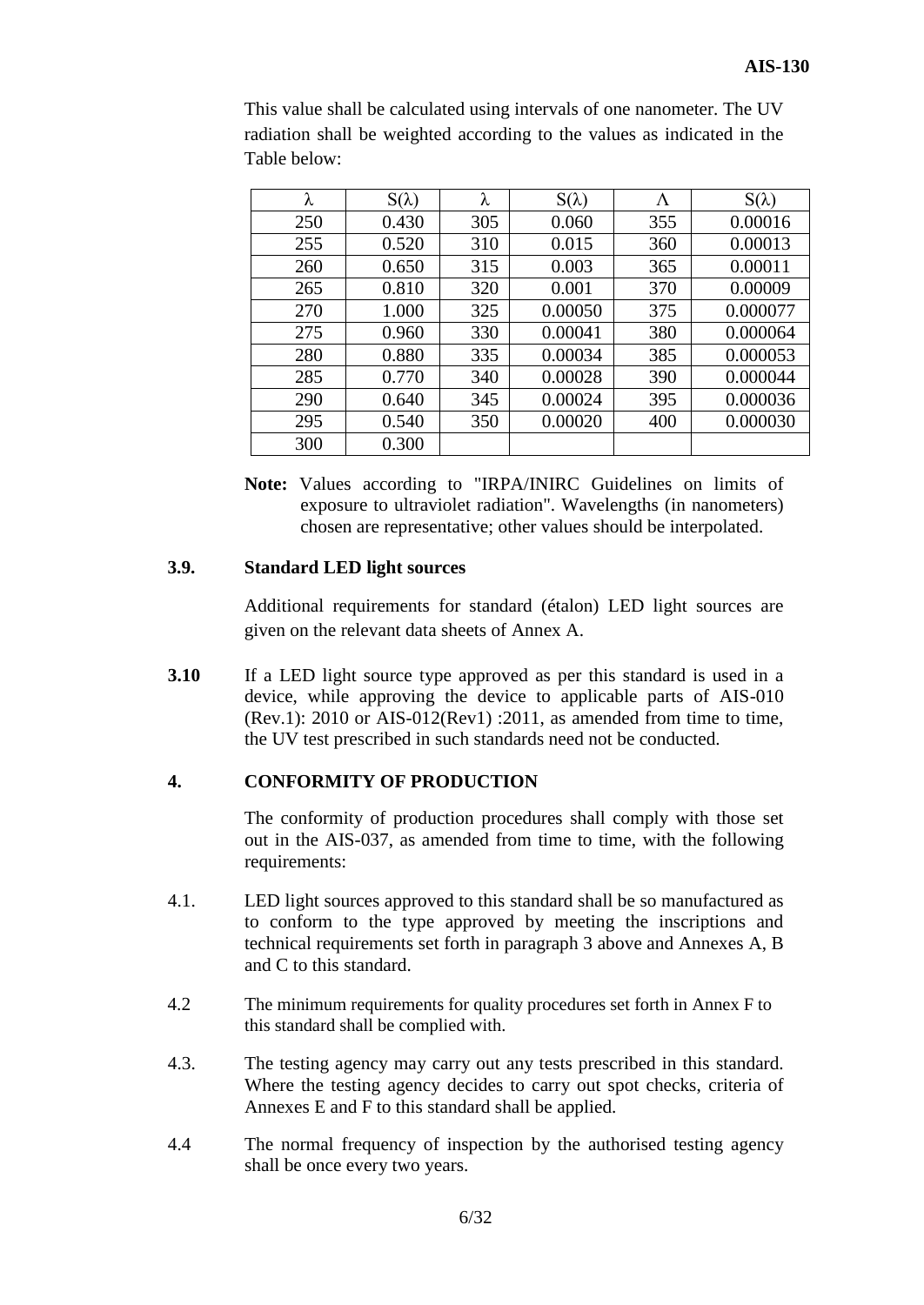# **5. PENALTIES FOR NON-CONFORMITY OF PRODUCTION**

The penalties for non-conformity of production shall be as per AIS-037

# **6. TRANSITIONAL PROVISION**

6.1 At the request of the applicant, type approvals for compliance to this standard shall be granted by test agencies from (date of adoption in CMVR-TSC). In such a case the applicability of AIS-037 is deemed to be mandatory from the date of adoption of this standard.

# **7. EXTENSION OF TYPE APPROVAL**

7.1 Every modification pertaining to the information, even if changes are not technical in nature declared in accordance with 2.2.1 shall be intimated by manufacturers to the testing agency.

> If the changes are in parameters not related to the provisions, no further action need to be taken.

> If the changes are in parameters related to the provisions, the testing agency, which has issued the certificate of compliance, shall then consider, whether,

- 7.1.1 The LED light source with the changed specifications still complies with the provisions, or
- 7.1.2 Any further verification is required to establish compliance.
- 7.2 For considering whether testing is required or not, guidelines given in the 7.5 (Criteria for Extension of Approval) shall be used.
- 7.3 In the case of 7.1.2, tests for only those parameters which are affected by the modifications need to be carried out.
- 7.4 In the case of fulfillment of criterion of 7.1.1 or after results of further verification as per 7.1.2 are satisfactory, the approval of compliance shall be extended for the changes carried out.

# 7.5 **Criteria for Extension of Approval**

The criteria shall be as agreed between the test agency and the applicant.

# **8. ESTABLISHING COMPLIANCE OF "E"/"e" APPROVED LED LIGHT SOURCE TO THIS STANDARD**

As an exception to 7.4 of AIS-037, (or related administrative decisions) for certifying compliance of "E"/"e" approved LED light source to this standard shall comply, the test for objective values Luminous flux as specified in relevant specification.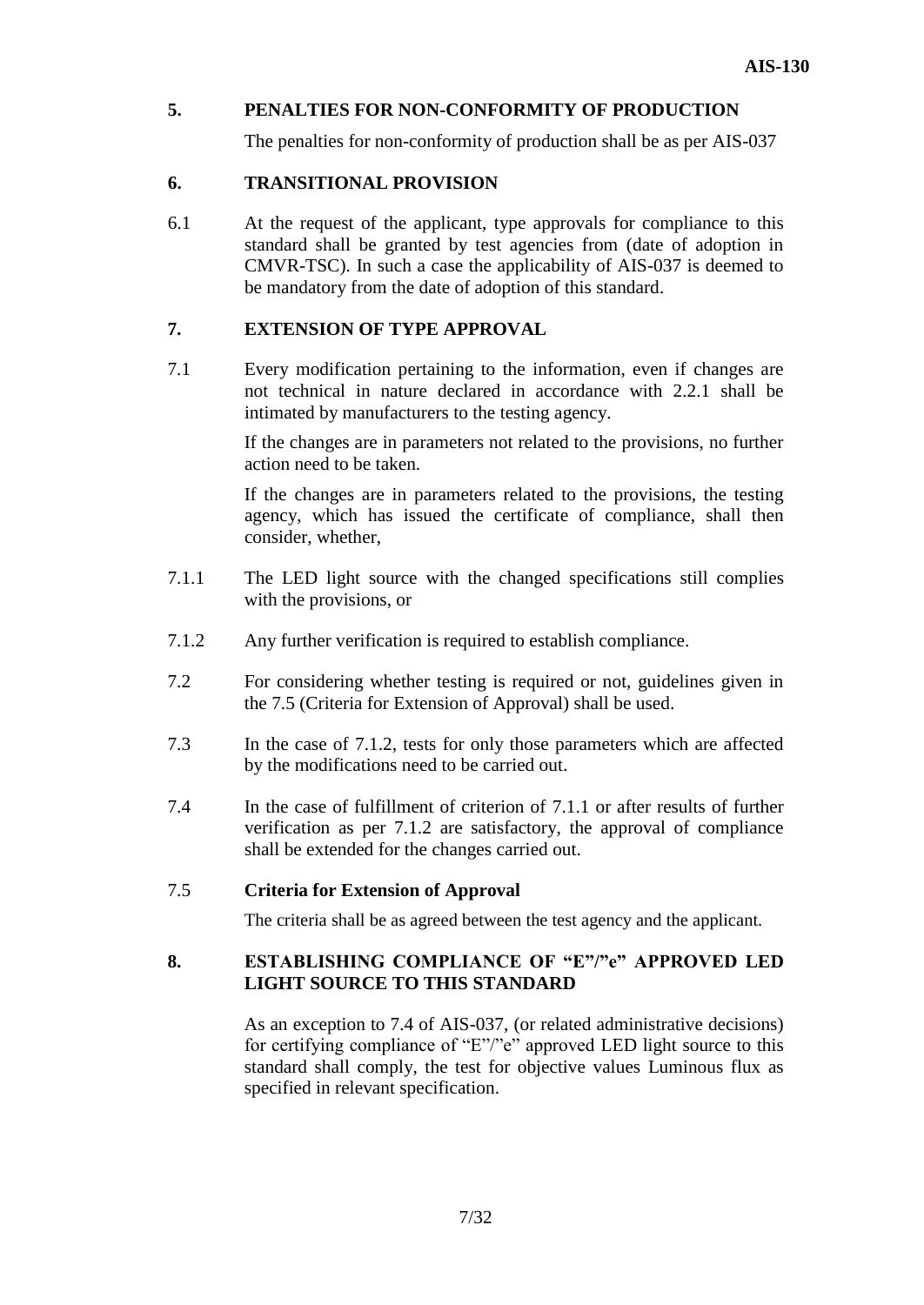# **9. AMENDMENTS TO UN REGULATIONS AFTER THE LEVEL DESCRIBED IN 0.3 OF INTRODUCTION**

Acceptance of changes in UN regulations after the level described in 0.3 of introduction shall be as per AIS-000, as amended from time to time, as applicable, unless otherwise stated.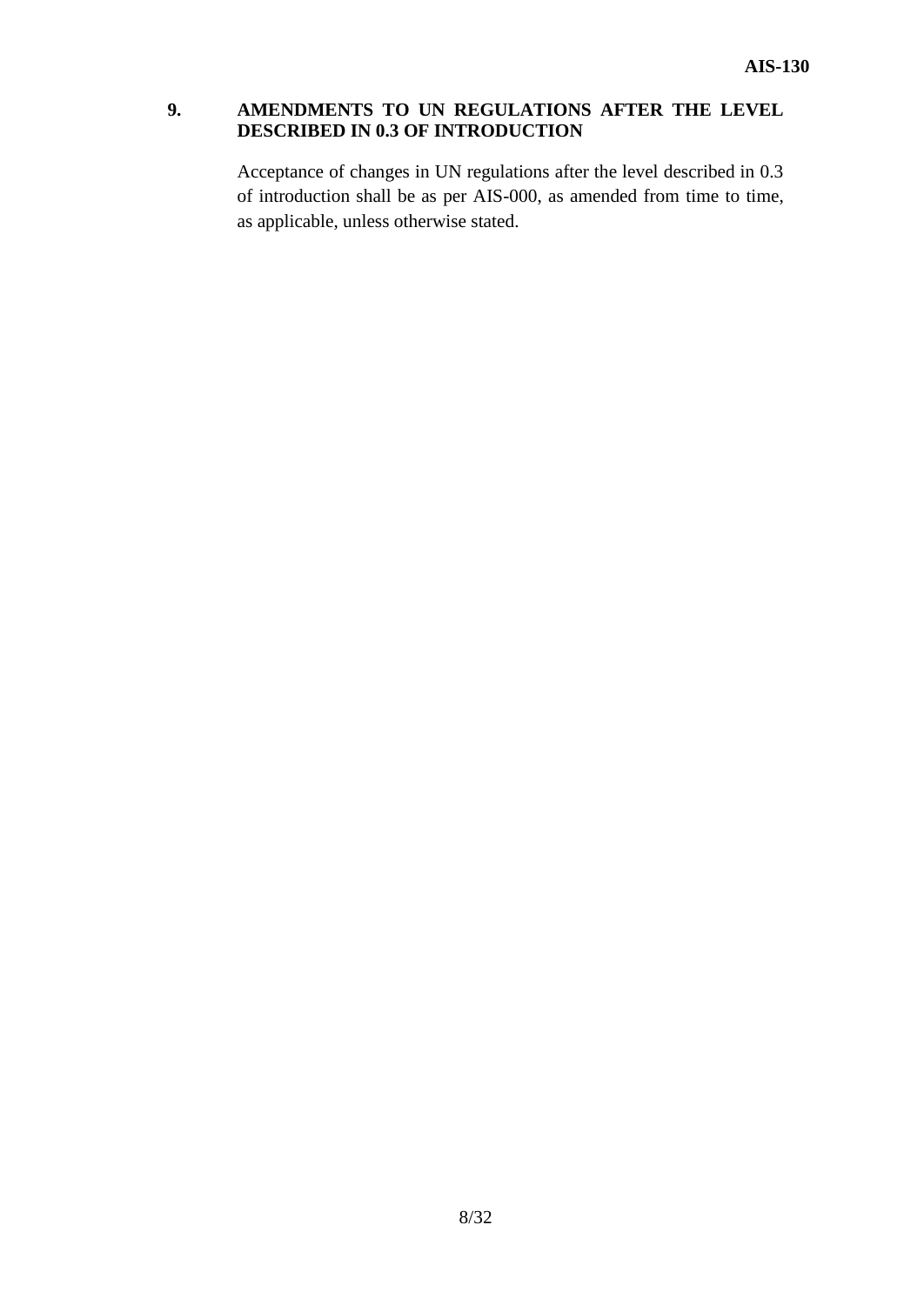# **ANNEX A**

(See clause 1 and 3)

# **SHEETS\* FOR LED LIGHT SOURCES**

List of categories of LED light sources and their sheet numbers:

Category Sheet number(s)

 $LR1/1 to 5$  $LW2/1 to 5$ 

List of sheets for LED light sources and their sequence in this annex:

Sheet number(s) LR1/1 to 5 LW2/1 to 5

\* Tables, Electrical and Photometric characteristics: Voltage is expressed in V; Wattage is expressed in W; Luminous flux is expressed in lm; Normalized luminous intensity is expressed in cd/1000 lm. Normalized cumulative luminous flux is expressed in %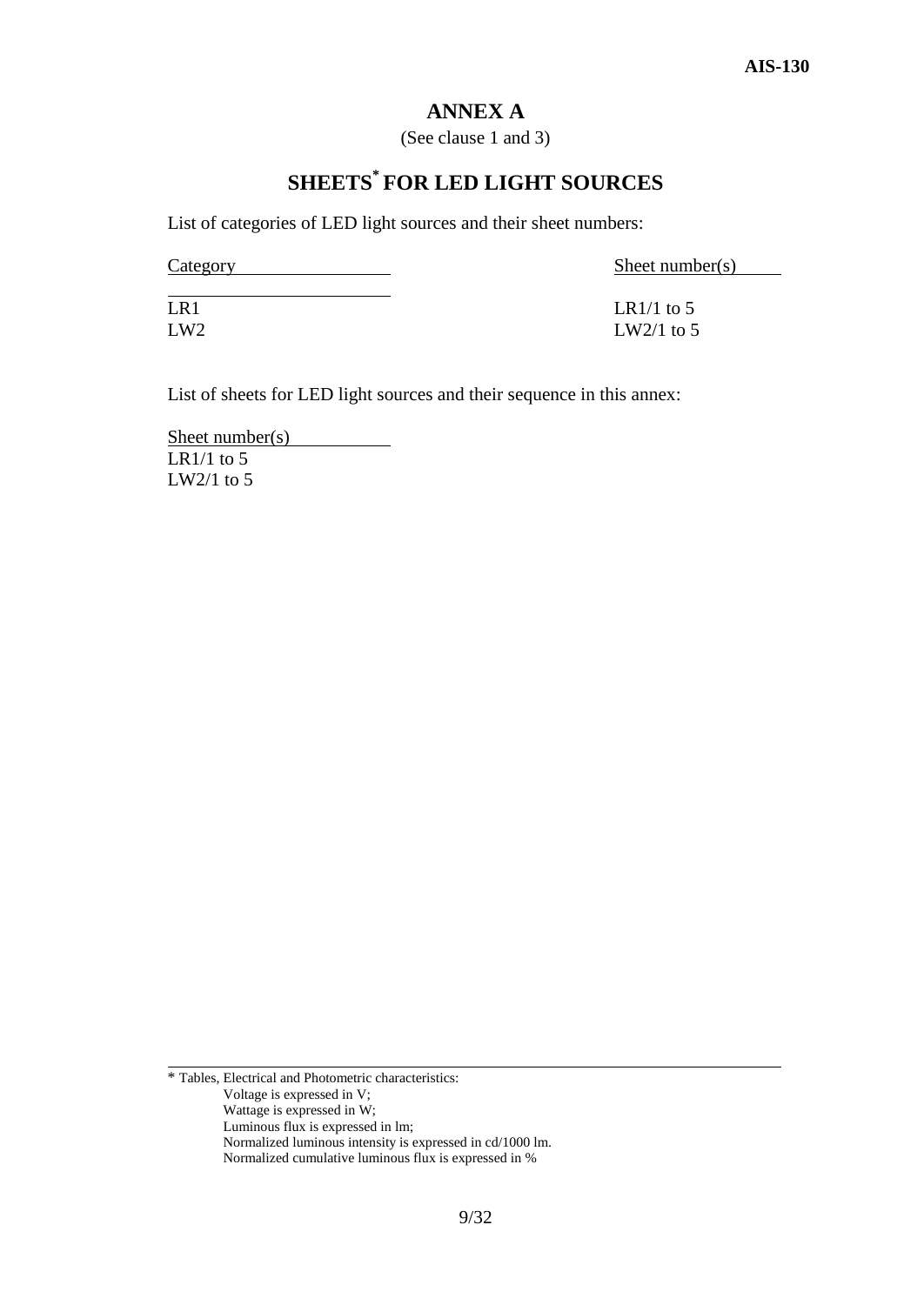The drawings are intended only to illustrate the essential dimensions (in mm) of the LED light source.



 $\overline{\phantom{a}}$  , which is a set of the set of the set of the set of the set of the set of the set of the set of the set of the set of the set of the set of the set of the set of the set of the set of the set of the set of th

<sup>1/</sup> The reference plane is the plane defined by the contact points of the cap-holder fit.

<sup>2/</sup> The reference axis is perpendicular to the reference plane and passing through the centre of the bayonet core.

<sup>3/</sup> Light emitting area: to be checked by means of the box system in Figure 3.

<sup>4/</sup> Optional pin.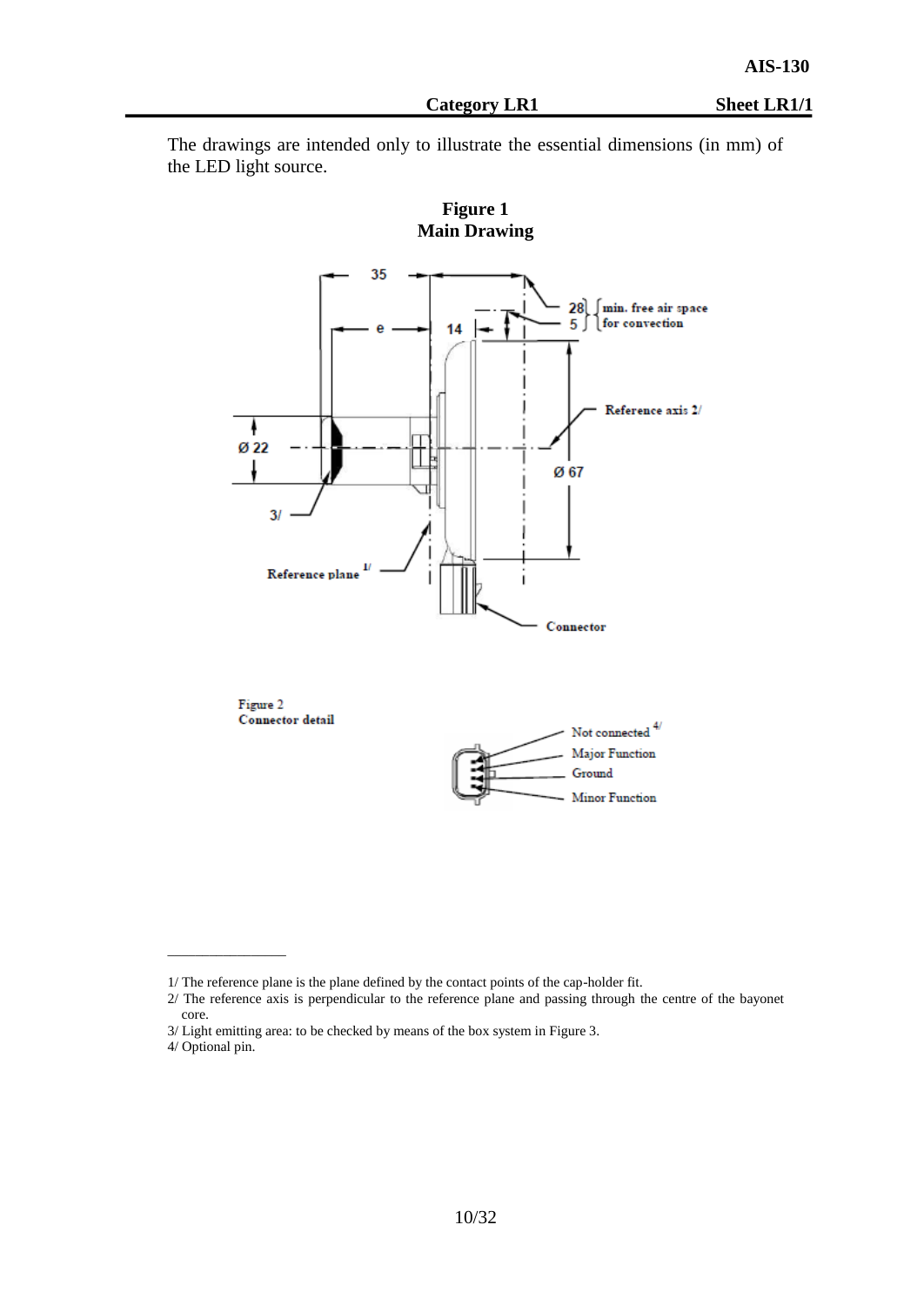# **Table 1**

# **The table is intended to specify the essential electrical and photometric characteristics of the LED light source (LR1)**

| Dimensions in mm                  |                                                                          | Tolerance             |                                           |                           |                                |  |
|-----------------------------------|--------------------------------------------------------------------------|-----------------------|-------------------------------------------|---------------------------|--------------------------------|--|
|                                   |                                                                          |                       | LED light sources of normal<br>production | Standard LED light source |                                |  |
| $e^{3/2}$                         | 24.0                                                                     |                       | 0.2                                       |                           | 0.1                            |  |
|                                   | Cap PGJ21t-1 in accordance with IEC Publication 60061 (sheet 7004-165-1) |                       |                                           |                           |                                |  |
|                                   | Electrical and Photometric Characteristics <sup><math>5/</math></sup>    |                       |                                           |                           |                                |  |
| Rated                             |                                                                          | <b>Minor Function</b> | <b>Major Function</b>                     | <b>Minor Function</b>     | <b>Major Function</b>          |  |
| Values                            | Volts                                                                    | 12                    |                                           | 12                        |                                |  |
|                                   | Watts<br>(at 13.5 VDC)                                                   | $0.75$ max.           | 3.5 max.<br>$1.4 \text{ min.}$            | $0.75$ max.               | 3.5 max.<br>$1.4 \text{ min.}$ |  |
| Objective<br>Values <sup>6/</sup> | Luminous flux<br>$(in \, lm \, at \, 13.5V \, DC)$                       |                       |                                           | $3.5 \pm 10\%$            | $47 \pm 10\%$                  |  |
|                                   | Luminous flux<br>$(in \, lm \, at \, 10-16 \, V \, DC)$                  | $3.5 \pm 20\%$        | $47 \pm 20\%$                             |                           |                                |  |

5/ The emitted light shall be red.

6/ Continuous on for 30 minutes at  $23 \pm 2.5$ ° C.

#### Failure condition behavior

In case of LED light source failure (no light emitted) the maximum current draw – when operated within the input voltage range in major function mode – operation shall be less than 20 mA (open circuit condition).

### Screen projection requirements

The following test is intended to define the requirements for the apparent light emitting area of the LED light source and to determine whether the light emitting area is correctly positioned relative to the reference axis and reference plane in order to check compliance with the requirements.

The position of the light emitting area is checked by the box system defined in Figure 3, which shows the projections when viewing along direction  $\gamma=90^\circ$  in the planes  $C_{90}$  and  $C_{180}$  (C,  $\gamma$  as defined in Figure 4). At least 95 per cent of the luminous flux emitted into the viewing direction has to come from the trapezoidal area defined by d1, d2 and c. Less than 70 per cent of the luminous flux shall be emitted from the rectangular area defined by d3 and c.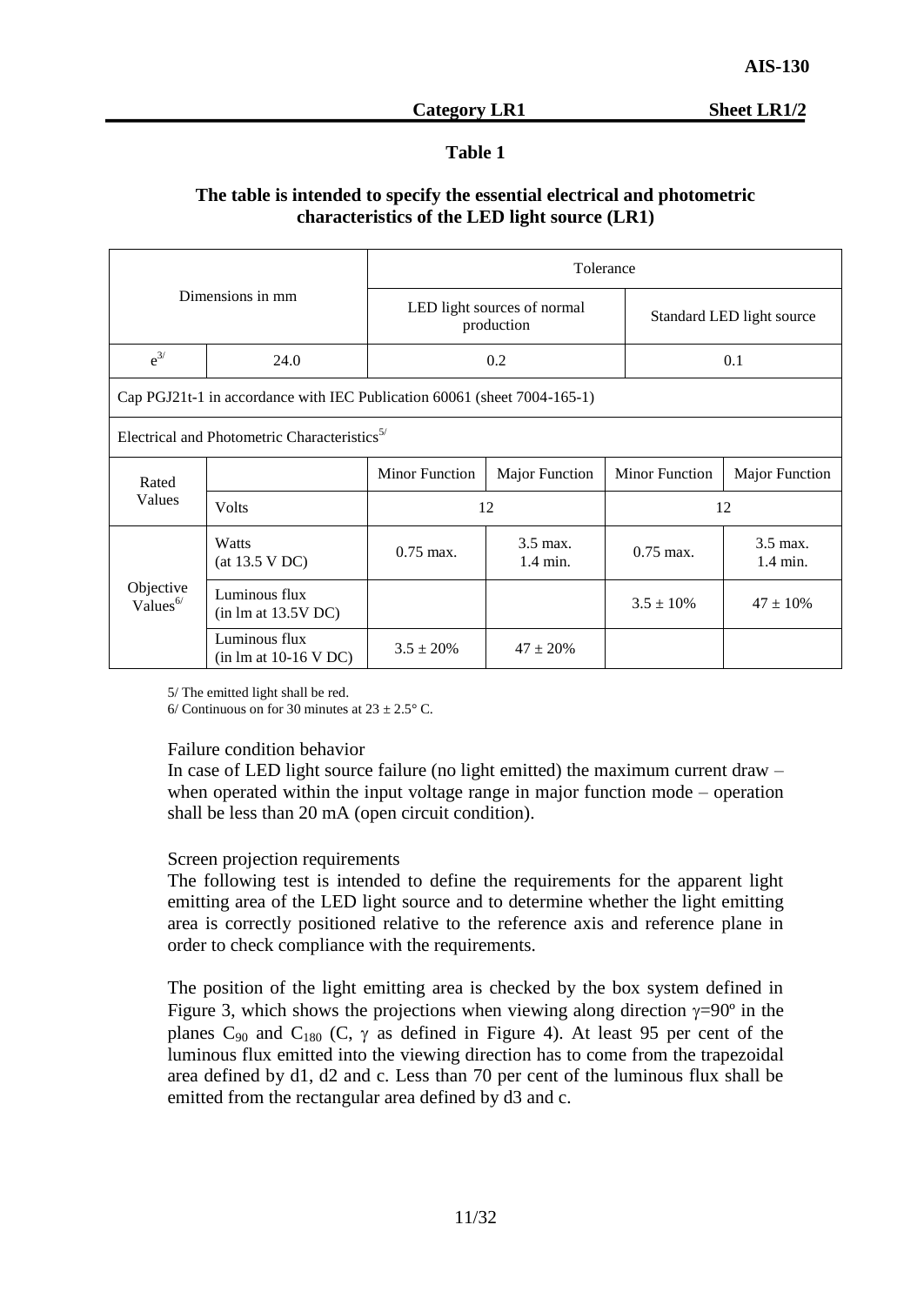Category LR1 Sheet LR1/3

**Figure 3 Box definition of the light emitting area**



| mı<br>n<br>я |  |
|--------------|--|
|--------------|--|

**Dimensions of the box system in Figure 3**

| Dimensions in mm                          | F         |     |      | d2   |  |
|-------------------------------------------|-----------|-----|------|------|--|
| LED light sources of normal<br>production | $E+0.2$   | 3.6 | 21.0 | 15.0 |  |
| Standard (etalon) LED light sources       | $E + 0.1$ | 3.4 |      |      |  |

Normalized luminous intensity distribution

The following test is intended to determine the normalized luminous intensity distribution of the light source in an arbitrary plane containing the reference axis. The intersection of the reference axis and the upper edge of the box is used as the coordinate system origin.

The light source is mounted on a flat plate with the corresponding mounting lug features. The plate is mounted to the goniometer table by a bracket, so that the reference axis of the light source lines up with one of the rotating axis of the goniometer. The corresponding measurement set-up is described in Figure 4.

The drawings are intended only to illustrate the essential set-up for measurement of the LED light source.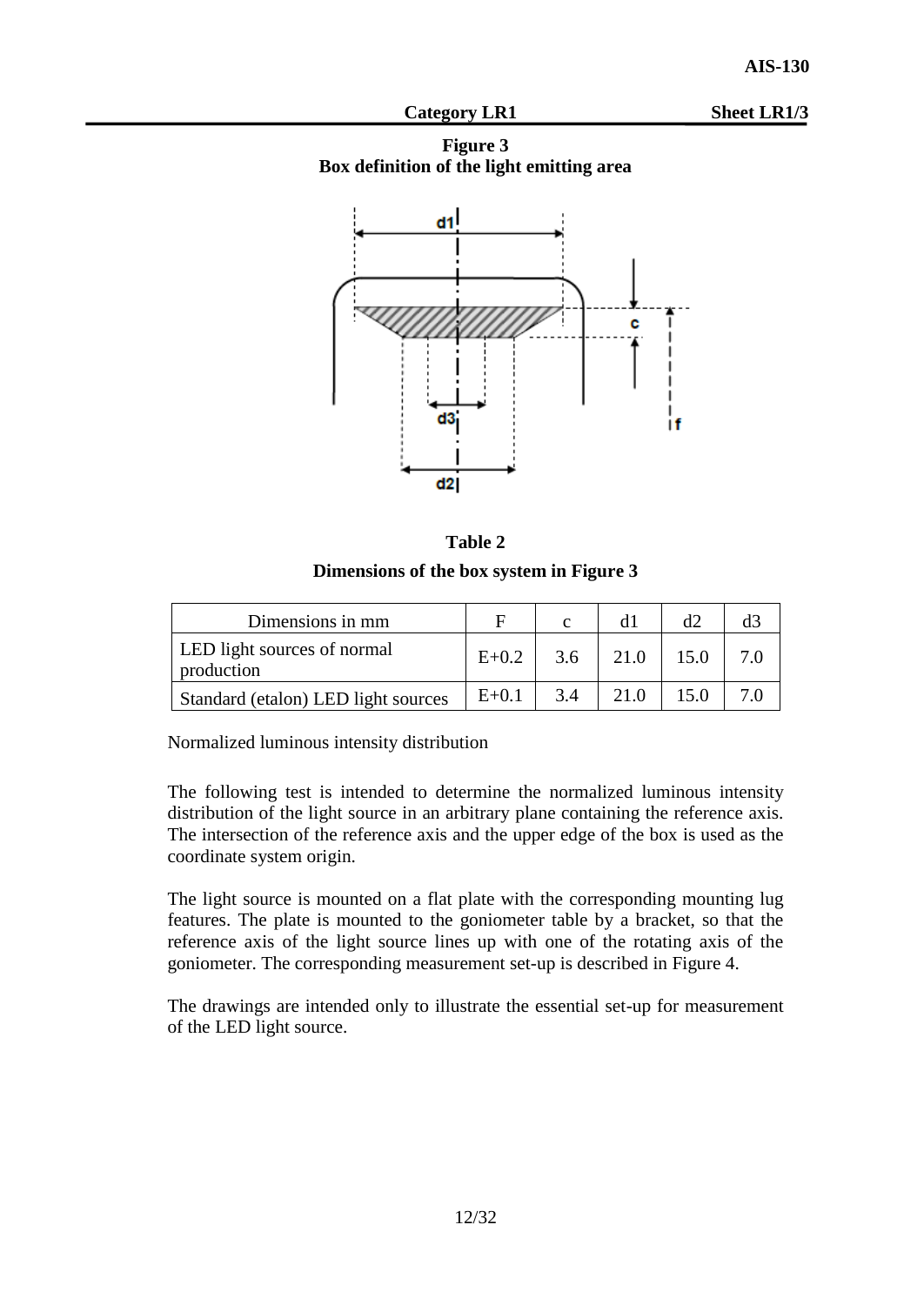#### Category LR1 Sheet LR1/4





Luminous intensity data is recorded for the major function with a standard photo goniometer.

The measurement distance should be chosen appropriately, to make sure that the detector is located in the far field of the light distribution.

The measurements shall be performed in 3 C-planes, which contain the reference axis of the light source. The 3 C-planes shall be within  $C_{30}$  and  $C_{330}$  to avoid the connector shadows and they have to be at least 30º apart from each other. The test points for each plane for multiple polar angles  $\gamma$  are specified in Table 3.

After measurement the data shall be normalized to 1000 lm according to paragraph 3.1.11 using the luminous flux of the individual light source under test. The data shall comply with the tolerance band as defined in Table 3.

C-planes: see CIE publication 70-1987, "The measurement of absolute intensity distributions".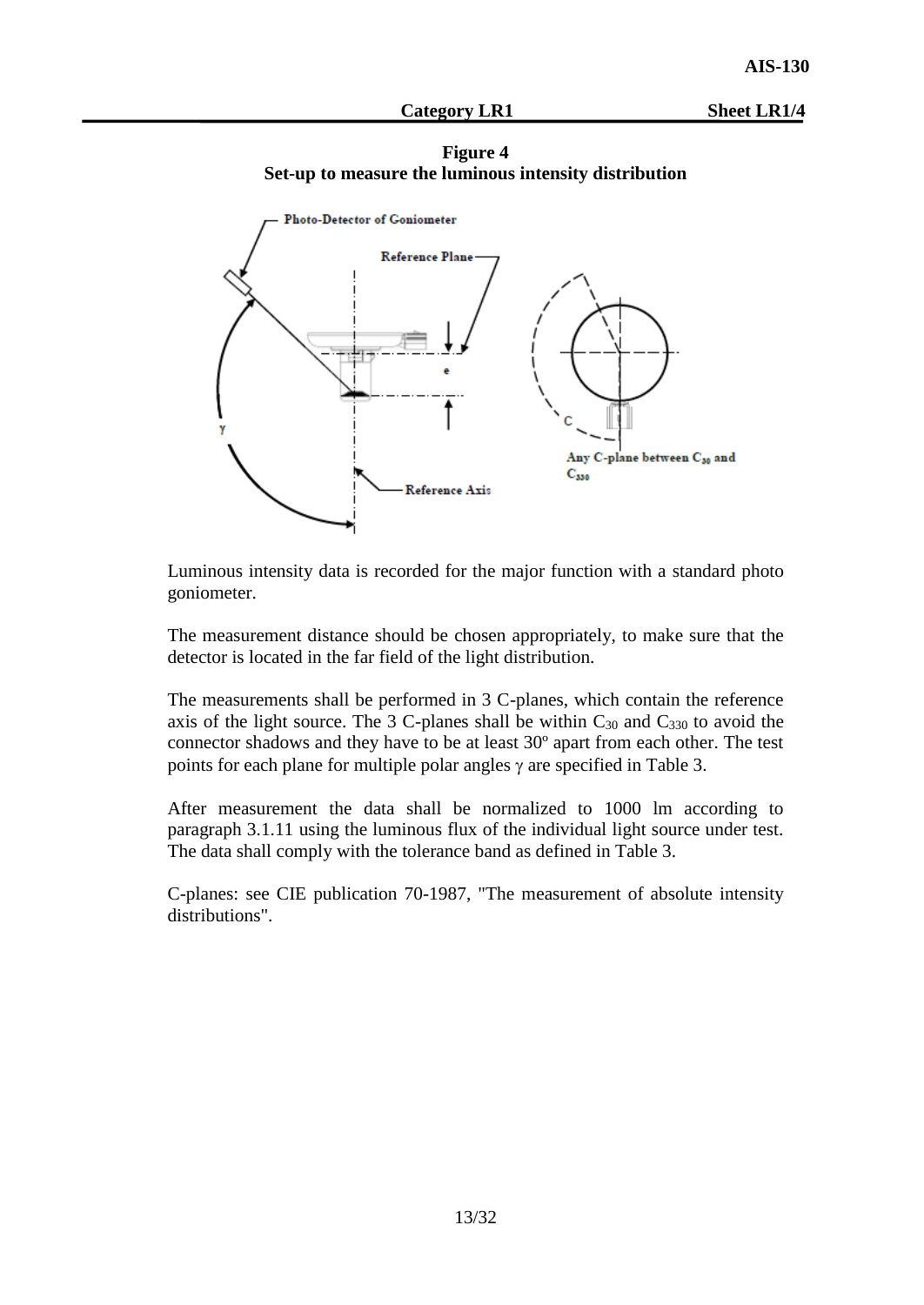# **Table 3**

# **Test point values of normalized intensity for the major function of normal production and standard light sources, respectively.**

|              | LED light source of normal production |              | Standard LED light source |              |
|--------------|---------------------------------------|--------------|---------------------------|--------------|
|              | Minimum                               | Maximum      | Minimum                   | Maximum      |
|              | Intensity in                          | Intensity in | Intensity in              | Intensity in |
| $\gamma$     | cd/1000 lm                            | cd/1000 lm   | cd/1000 lm                | cd/1000 lm   |
| $0^{\circ}$  |                                       | 30           | $\mathbf{\Omega}$         | 20           |
| $15^{\circ}$ | 0                                     | 30           | $\theta$                  | 20           |
| $30^\circ$   | 0                                     | 70           | 0                         | 40           |
| $45^{\circ}$ | 20                                    | 100          | 20                        | 60           |
| $60^\circ$   | 35                                    | 120          | 35                        | 80           |
| $75^\circ$   | 50                                    | 140          | 50                        | 100          |
| $90^\circ$   | 70                                    | 160          | 70                        | 120          |
| $105^\circ$  | 80                                    | 180          | 90                        | 140          |
| $120^\circ$  | 110                                   | 200          | 110                       | 160          |
| $135^\circ$  | 110                                   | 200          | 110                       | 160          |
| $150^\circ$  | 90                                    | 180          | 90                        | 140          |

The luminous intensity distribution as described in Table 3 shall be substantially uniform, i.e. in between two adjacent grid points the relative luminous intensity requirement is calculated by linear interpolation using the two adjacent grid points.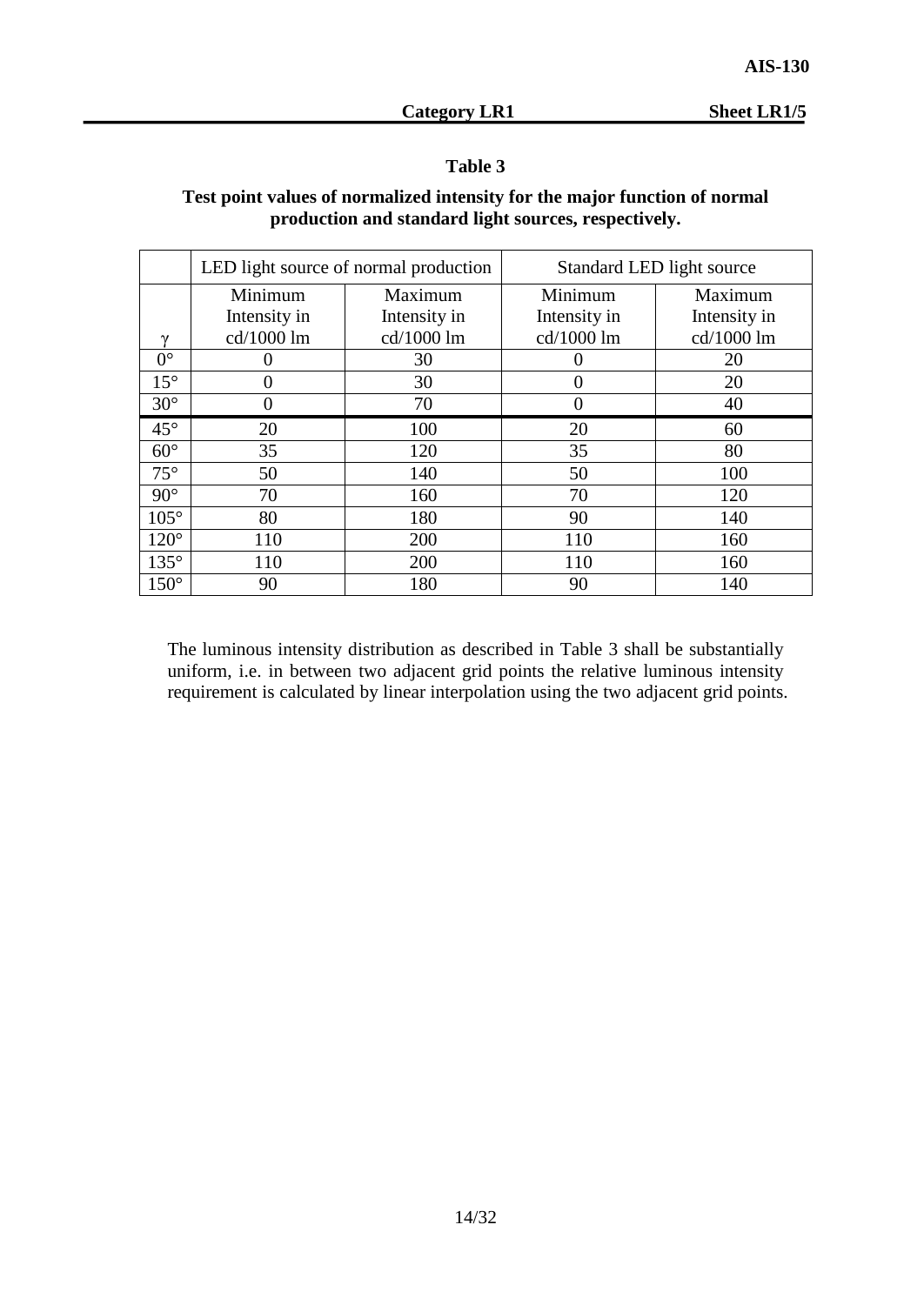#### Category LW2 Sheet LW2/1

The drawings are intended only to illustrate the essential dimensions (in mm) of the LED light source

#### **Figure 1 Main drawing- front and side view**



| Table 1                                                     |
|-------------------------------------------------------------|
| <b>Essential electrical and photometric characteristics</b> |

| Dimensions in mm                                     |                                                                         | Tolerance             |                                           |                           |                                      |  |
|------------------------------------------------------|-------------------------------------------------------------------------|-----------------------|-------------------------------------------|---------------------------|--------------------------------------|--|
|                                                      |                                                                         |                       | LED light sources of normal<br>production | Standard LED light source |                                      |  |
| $e^{3/2}$                                            | 26.4                                                                    |                       | 0.2                                       |                           | 0.1                                  |  |
|                                                      | [Cap PGJY50] in accordance with IEC Publication 60061 (sheet 7004-[]-1) |                       |                                           |                           |                                      |  |
|                                                      | Electrical and Photometric Characteristics <sup>5/</sup>                |                       |                                           |                           |                                      |  |
| Rated                                                |                                                                         | <b>Minor Function</b> | <b>Major Function</b>                     | <b>Minor Function</b>     | Major<br>Function                    |  |
| Values                                               | Volts                                                                   |                       | 12                                        | 12                        |                                      |  |
|                                                      | Watts<br>(at 13.5 VDC)                                                  | $1$ max               | $12 \text{ max}$<br>$4 \text{ min.}$      | 1 max                     | $12 \text{ max}$<br>$4 \text{ min.}$ |  |
| Objective<br>Values <sup>6/7</sup>                   | Luminous flux<br>$(in \, lm \, at \, 13.5V \, DC)$                      |                       |                                           | $50 \pm 10\%$             | $725 \pm 10\%$                       |  |
|                                                      | Luminous flux<br>$(in \, lm \, at \, 10-16 \, V \, DC)$                 | $50 \pm 15\%$         | $725 \pm 15\%$                            |                           |                                      |  |
| Corresponding base temperature<br>Th in $\mathrm{C}$ |                                                                         | $30 \pm 2$            | $55 \pm 2$                                | $30 \pm 0.5$              | $55 \pm 0.5$                         |  |

1/ The reference plane is given by the thermal transfer area on the backside of the light source.

2/ The reference axis is perpendicular to the reference plane and passing through the centre of the light source as defined by three notches on the outer perimeter.

- 3/ Light emitting area: to be checked by means of the box system in Figure 3.
- 4/ Optional pin.
- 5/ The emitted light shall be white.
- 6/ Continuous operation for 30 minutes with base temperature Tb stabilized as specified above.
- 7/ Luminous flux from the light emitting area shall be determined within a solid angle of  $40^{\circ} < \alpha < +40^{\circ}$  and  $40^{\circ} < \beta < +40^{\circ}$  using either integral methods or the procedure described on sheets LW2/3 and LW2/4.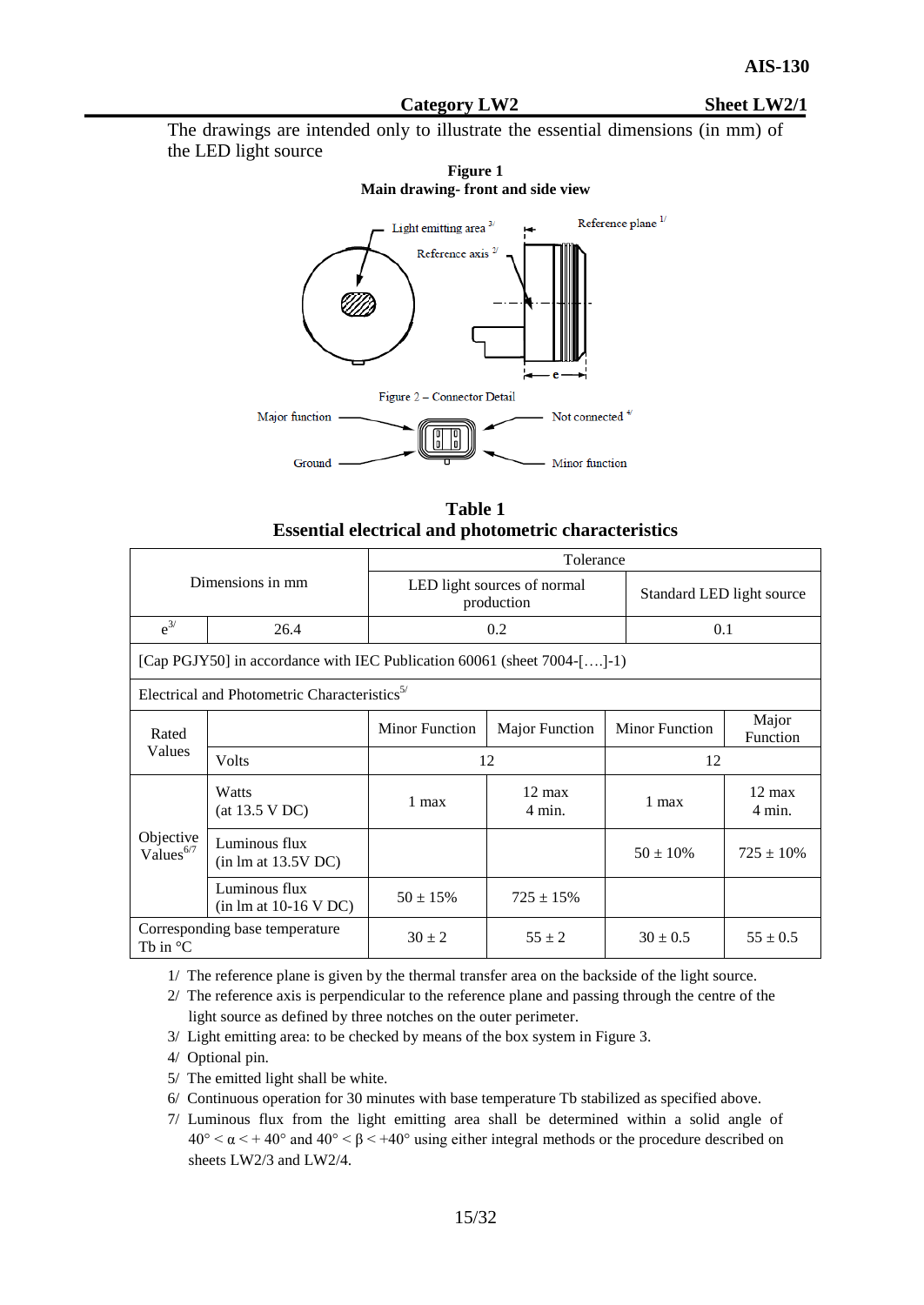Category LW2 Sheet LW2/2

This test is intended to determine whether the light emitting area of the LED light source is correctly positioned relative to the reference axis and reference plane.

Compliance of position and dimension as defined in Table 2 is checked by the box system shown in Figure 3. The left drawing displays the projection when viewing along the reference axis with an aperture acceptance angle of  $\pm 40^{\circ}$  while the right drawing defines the position of the reference plane and axis.

Size determination shall be done with suitable means.





**Table 2 Dimension of the light emitting area in Figure 3**

| Dimensions in mm                                 | e | a |                                                                     |
|--------------------------------------------------|---|---|---------------------------------------------------------------------|
| <b>LED</b> light sources of normal<br>production |   |   | $26.4 \pm 0.2$   14.5 +0/ -2.5   10.1 +0/ -1.5   Ø 50.00 + 0.10/ -0 |
| Standard (etalon) LED light<br>sources           |   |   | $26.4 \pm 0.1$   14.5 +0/ -2.5   10.1 +0/ -1.5   Ø 50.05 + 0.05/ -0 |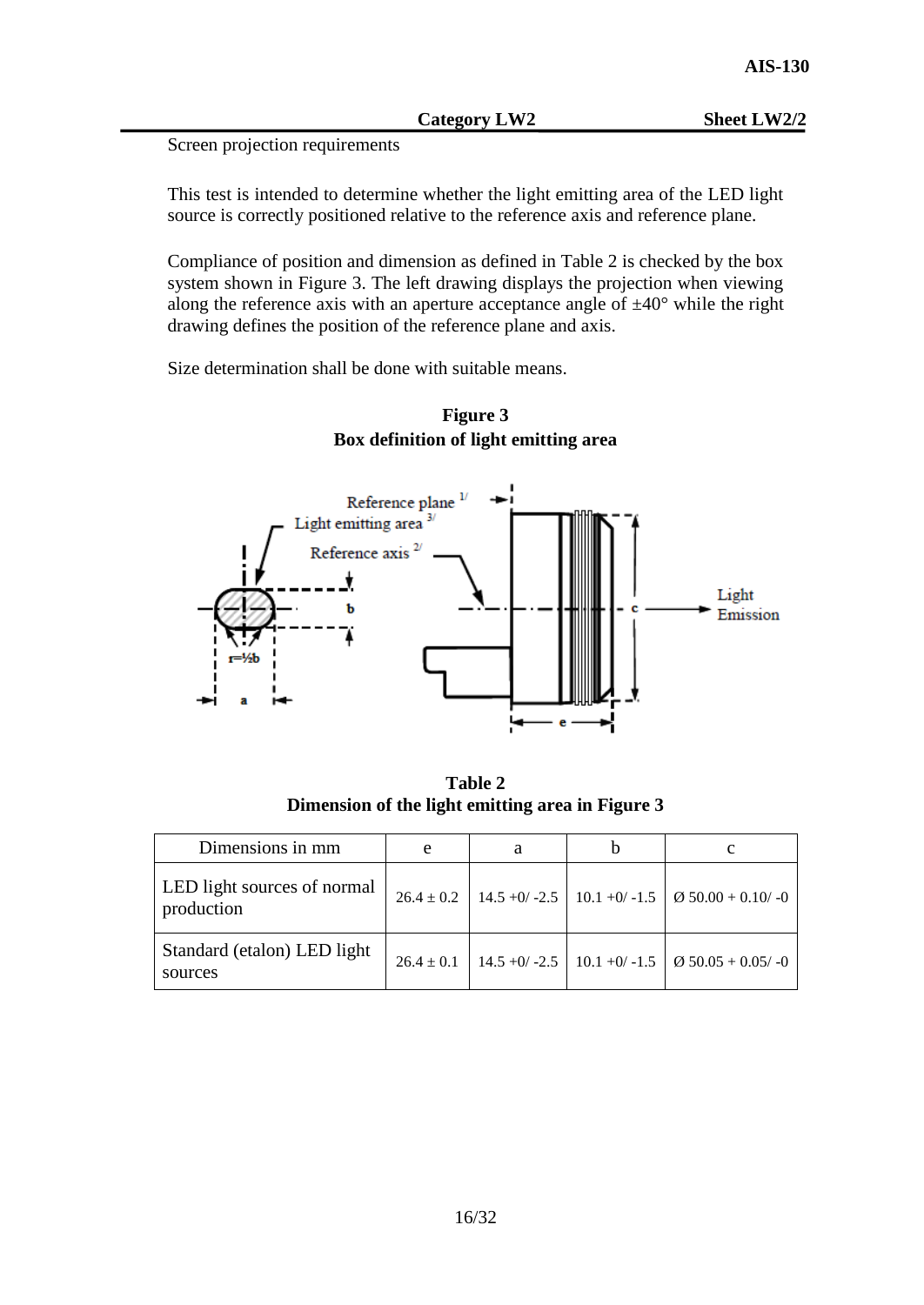Cumulative luminous flux distribution

Measurement set-up

This test is intended to determine the cumulative luminous flux within defined solid angles of the luminous intensity distribution.

Goniophotometers of type I or II according to CIE publication No. 70 -1987 with the capability of turning the light source around two axes perpendicular to the axis of light emission can be used. The intersection of the reference axis and the parallel plane to the reference plane in distance e is used as the coordinate system origin.

# **Figure 4 Set-up to measure the luminous intensity distribution using a type I Photogoniometer**



The light source is mounted on a flat plate with the corresponding mounting lug features. The plate is mounted to the goniometer table by a bracket in such way, that the reference axis of the light source lines up with the measurement axis of the goniometer. The corresponding measurement set-up is described in Figure 4.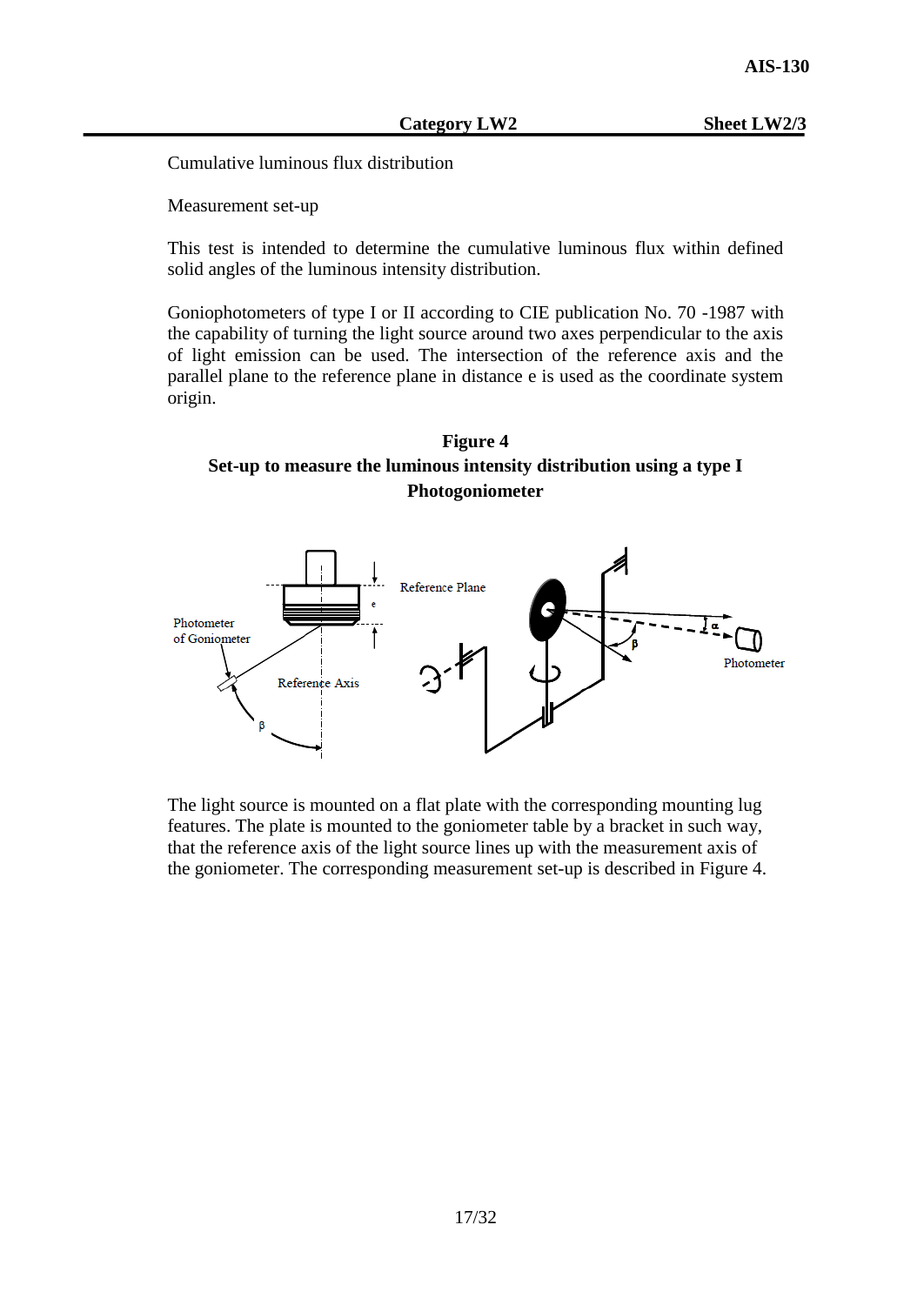Cumulative luminous flux distribution

Measurement and calculation procedure

Data shall be recorded for the specified base temperature Tb from Table 1 at the location shown in Fig. 5.

Luminous intensity distribution data shall be recorded within a solid angle of -40°  $\alpha$  < +40° and -40° <  $\beta$  < +40°. The measurement distance shall be chosen in such manner that the detector is located in the far field of the light distribution. An angular step size of 1° or less is required.

After the measurement, the cumulative luminous flux distribution shall be calculated from the recorded data for various solid angles as specified in Table 3 according to CIE publication 84-1989, section 4.3. Subsequently, the distribution shall be normalized to the total luminous flux determined for  $-40^{\circ} < \alpha < +40^{\circ}$  and  $-40^{\circ} < \beta < +40$ . The data shall comply with the tolerance band defined in Table 3.

In order to secure a symmetrical distribution within each solid angle in Table 3 the luminous flux determination shall be done independently for all 4 quadrants and flux values shall not differ by more than 15%.

### **Table 3 Test point values of normalized cumulative luminous flux for both normal production and standard lamps**

| Angle $\alpha$ , $\beta$                    | Min. normalized flux in % | Max. normalized flux in % |  |
|---------------------------------------------|---------------------------|---------------------------|--|
| $-5^\circ < \alpha, \beta < +5^\circ$       |                           | 14                        |  |
| $-10^{\circ} < \alpha, \beta < +10^{\circ}$ | 31                        | 37                        |  |
| $-15^{\circ} < \alpha, \beta < +15^{\circ}$ | 54                        | 59                        |  |
| $-20^{\circ} < \alpha, \beta < +20^{\circ}$ | 75                        | 81                        |  |
| $-25^{\circ} < \alpha, \beta < +25^{\circ}$ | 91                        | 95                        |  |
| $-30^{\circ} < \alpha, \beta < +30^{\circ}$ | 97                        | 100                       |  |
| $-35^{\circ} < \alpha, \beta < +35^{\circ}$ | 98                        | 100                       |  |
| $-40^{\circ} < \alpha, \beta < +40^{\circ}$ | 100 (by definition)       |                           |  |

The cumulative luminous flux distribution of the minor function may be verified by measuring the ratio of major and minor function under a fixed angle and multiplication of this factor with the luminous flux of the major function.

In case of doubt that cumulative luminous flux distributions of major and minor function differ, the procedure as described above for the major function shall be repeated for the minor function.

Thermal interface geometry

The LW2 thermal interface is located within the reference plane (shaded area in Figure 5) and described in detail in IEC Publication 60061 as indicated in Table 1 on sheet LW2/1. It shall be attached to an appropriate heat sink or thermal management system.

The luminous flux given in Table 1 shall be achieved once the base temperature Tb measured at the location shown in Figure 5 is stabilized.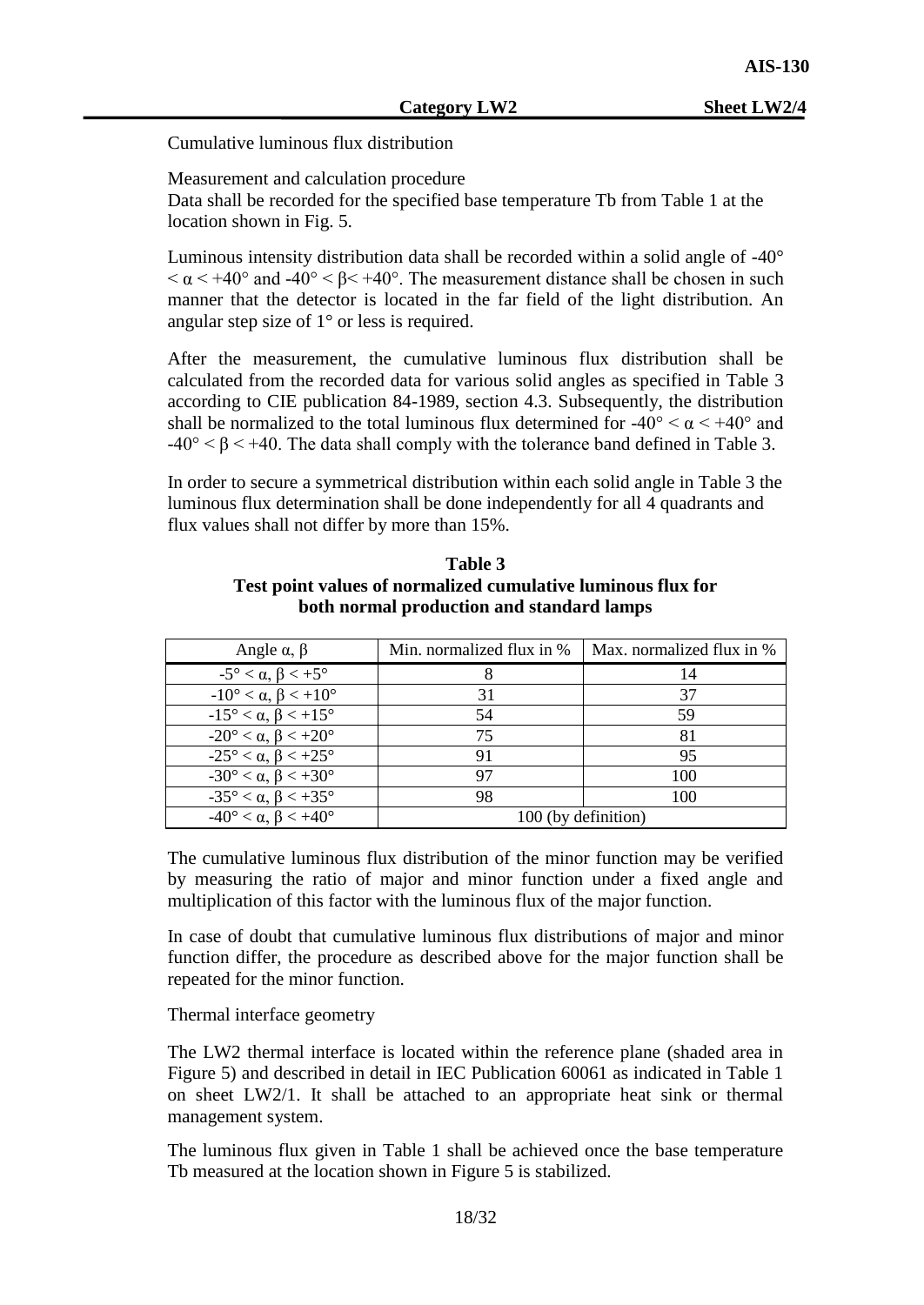



Failure condition behavior

In case of LED light source failure (no light emitted) the maximum current draw – when operated within the input voltage range in major function mode – shall be less than 20 mA (open circuit condition).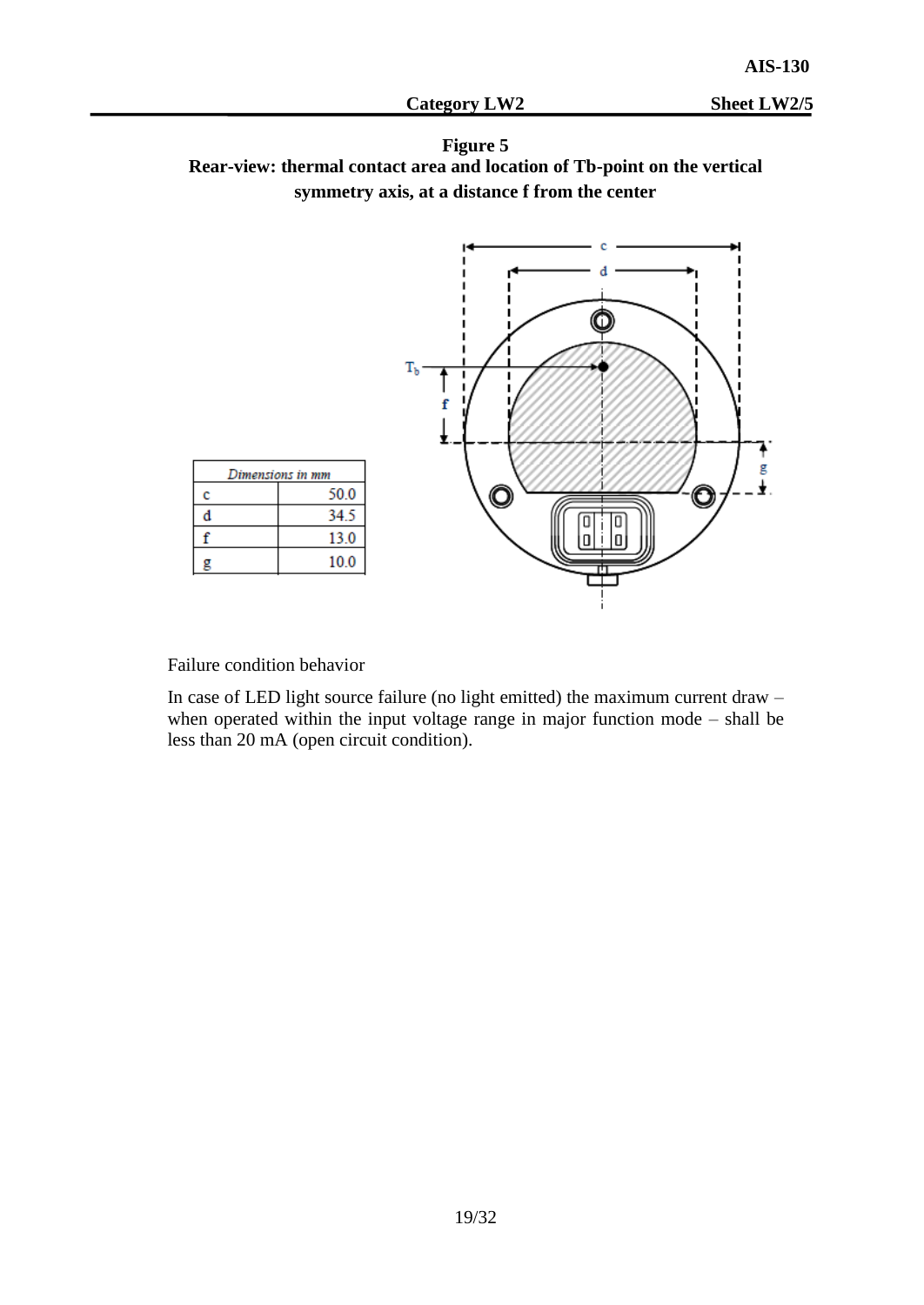# **ANNEX B**

# (See clause 3)

# **METHOD OF MEASUREMENT OF ELECTRICAL AND PHOTOMETRICAL CHARACTERISTICS**

Light sources of all categories with integrated heat sink shall be measured at ambient temperature of  $(23 \pm 2)$  °C in still air. For these measurements the minimum free space as defined in the data sheets shall be maintained.

Light sources of all categories with definition of a temperature Tb shall be measured by stabilizing the Tb-point at the specific temperature defined on the category data sheet.

## **B.1 Luminous flux**

- B.1.1 A luminous flux measurement using an integrating method shall be made
	- (a) In case of an integrated heat sink after 1 minute and after 30 minutes of operation, or
	- (b) After stabilization of the temperature at the Tb point.
- B.1.2 The luminous flux values, as measured after
	- (a) 30 minutes, or
	- (b) Stabilization of temperature Tb

Shall comply with the minimum and maximum requirements.

In case of (a), this value shall be in between 100 per cent and 80 per cent of the value measured after 1 minute.

B.1.3 Measurements have to be carried out at relevant test voltage and at the minimum and maximum values of the relevant voltage range. Unless specified more tightly on the data sheet the following deviation of the luminous flux at the tolerance interval limits shall not be exceeded.

| <b>Rated Voltage</b>                      | Min Voltage | Max Voltage |
|-------------------------------------------|-------------|-------------|
|                                           | 6.0         | 7.0         |
| 12                                        | 12.0        | 14.0        |
| 24                                        | 24.0        | 28.0        |
| Corresponding Luminous Flux<br>Tolerance* | $\pm 30\%$  | ±15%        |

<sup>\*</sup> The maximum luminous flux deviation at the tolerance limits is calculated by using the measured flux at test voltage as reference. In between test voltage and voltage range limits the luminous flux behavior shall be substantially uniform.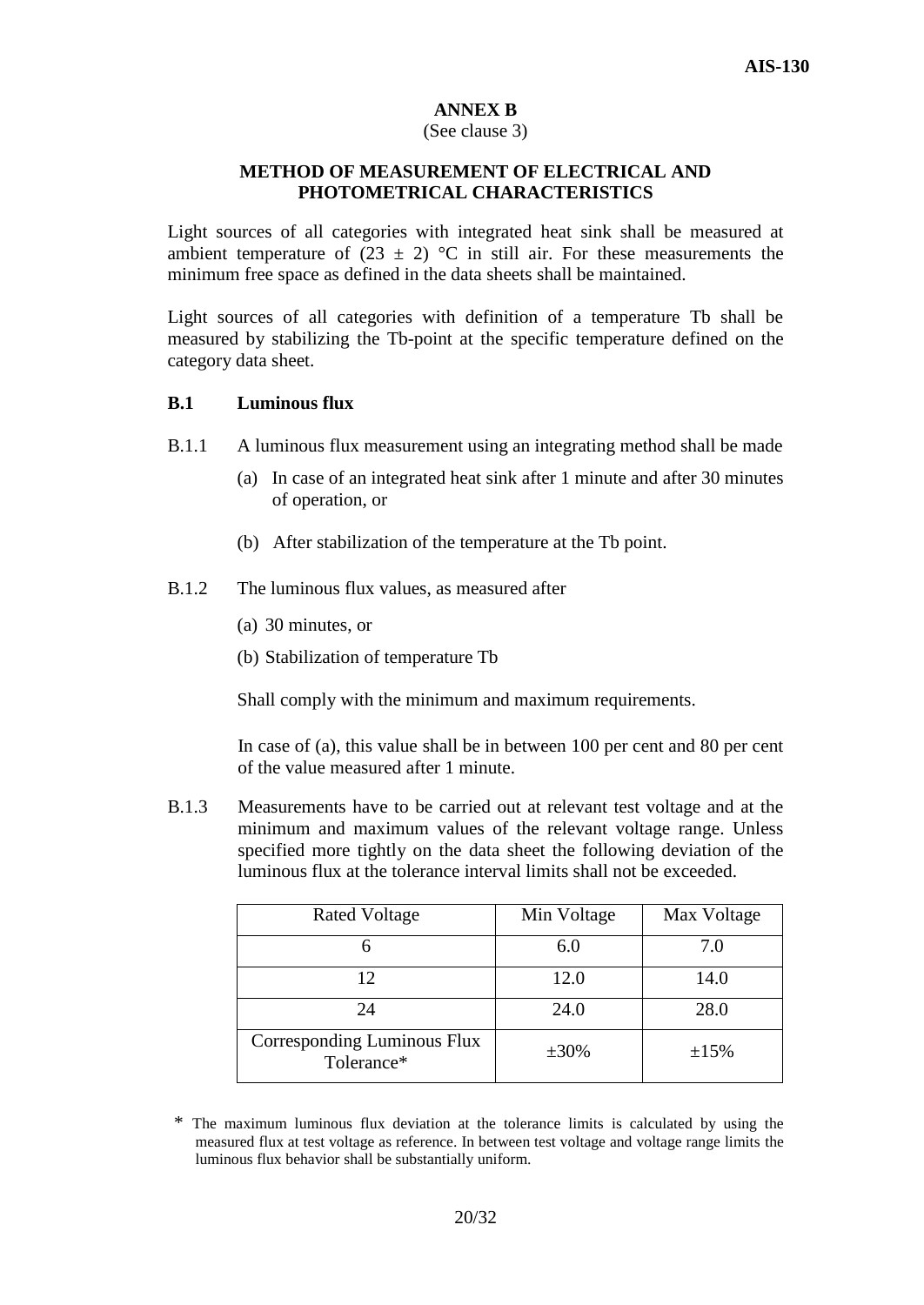# **B.2 Normalized luminous intensity/ cumulative luminous flux**

- B.2.1 The luminous intensity measurements shall be started after
	- a) 30 minutes of stabilization time or
	- b) Stabilization of temperature Tb at the value given in the relevant data sheet.
- B.2.2 Measurements have to be carried out at relevant test voltage.
- B.2.3 Normalized luminous intensity of a test sample is calculated by dividing the luminous intensity distribution as measured under paragraph B.2.1 of this annex by the luminous flux as determined after 30 minutes under paragraph B.1.2 of this annex.
- B.2.4 Cumulative luminous flux of a test sample is calculated according to CIE publication 84-1989, section 4.3 by integrating the luminous intensity within a cone enclosing a solid angle.

### **B.3 Colour**

The colour of the light emitted as measured under the same conditions as described paragraph in B.1.1 of this annex shall both be within the required colour boundaries.

### **B.4 Power consumption**

- B.4.1 A power consumption measurement shall be made under the same conditions as described in paragraph B.1.1 of this annex using the requirements of paragraph 3.3.3 of this Standard.
- B.4.2 Power consumption measurements shall be carried out at relevant test voltage.
- B.4.3 Values obtained shall comply with the minimum and maximum requirements of the relevant data sheet.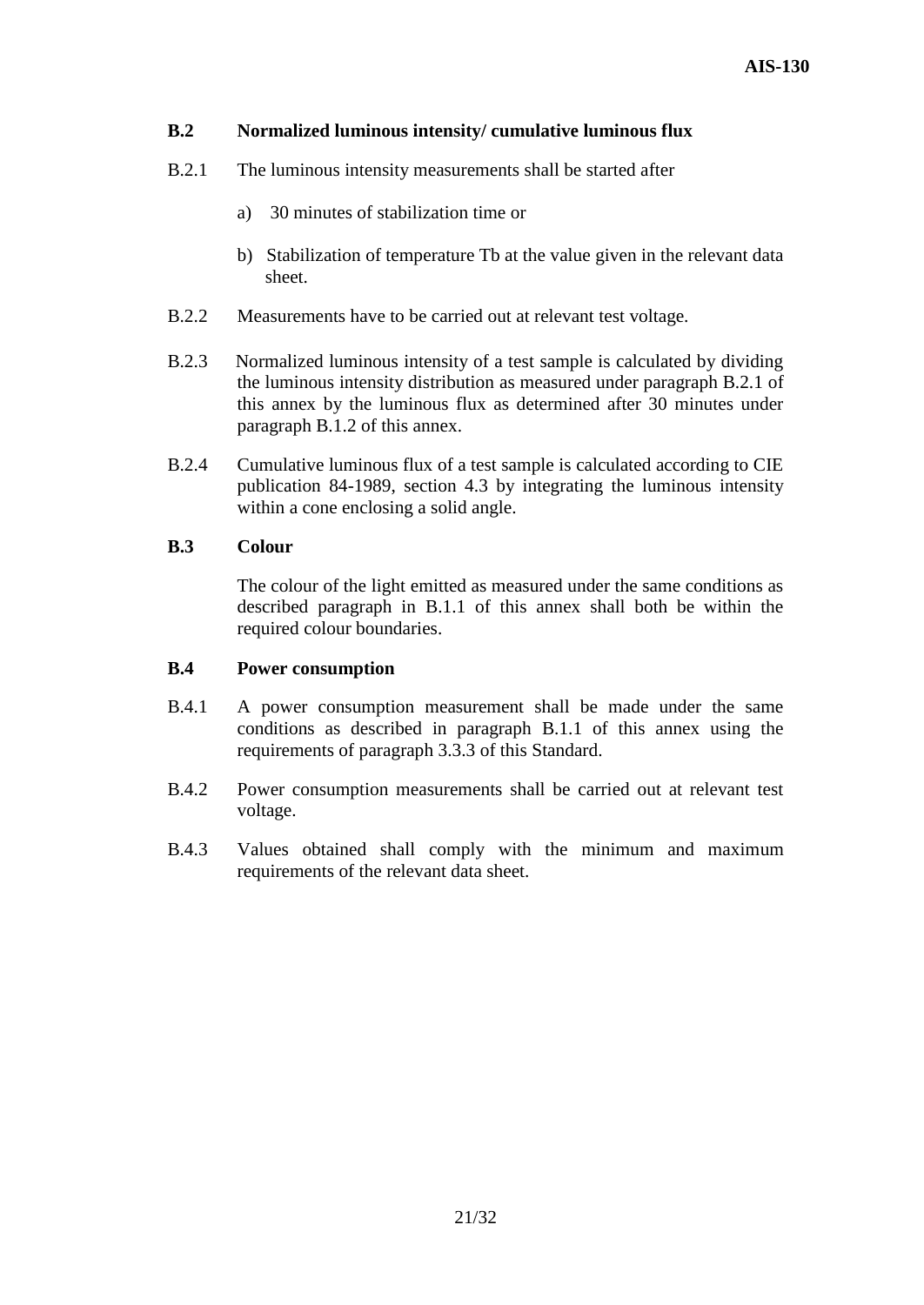# **ANNEX C**

# (see clause 4)

# **MINIMUM REQUIREMENTS FOR QUALITY CONTROL PROCEDURES BY THE MANUFACTURER**

# **C.1 General**

The conformity requirements shall be considered satisfied from a photometric, geometrical, visual and electrical standpoint if the specified tolerances for production LED light sources in the relevant data sheet of Annex A and the relevant data sheet for the caps are met.

# **C.2 Minimum requirements for verification of conformity by the manufacturer**

 For each type of LED light source the manufacturer or the holder of the approval mark shall carry out tests, in accordance with the provisions of this Standard, at appropriate intervals.

C.2.1 Nature of tests

Tests of conformity of these specifications shall cover their photometric, geometrical and optical characteristics.

- C.2.2 Methods used in tests
- C.2.2.1 Tests shall generally be carried out in accordance with the methods set out in this Standard.
- C.2.2.2 The application of paragraph C.2.2.1 of this annex requires regular calibration of test apparatus and its correlation with measurements made by a testing agency.
- C.2.3 Nature of sampling

 Samples of LED light sources shall be selected at random from the production of a uniform batch. A uniform batch means a set of LED light sources of the same type, defined according to the production methods of the manufacturer.

C.2.4 Inspected and recorded characteristics

 The LED light sources shall be inspected and test results recorded following the grouping of characteristics as listed in Annex D, Table 1.

C.2.5 Criteria governing acceptability

The manufacturer or the holder of approval is responsible for carrying out a statistical study of the test results in order to meet the specifications laid down for verification of conformity of production in paragraph 4.1of this Standard.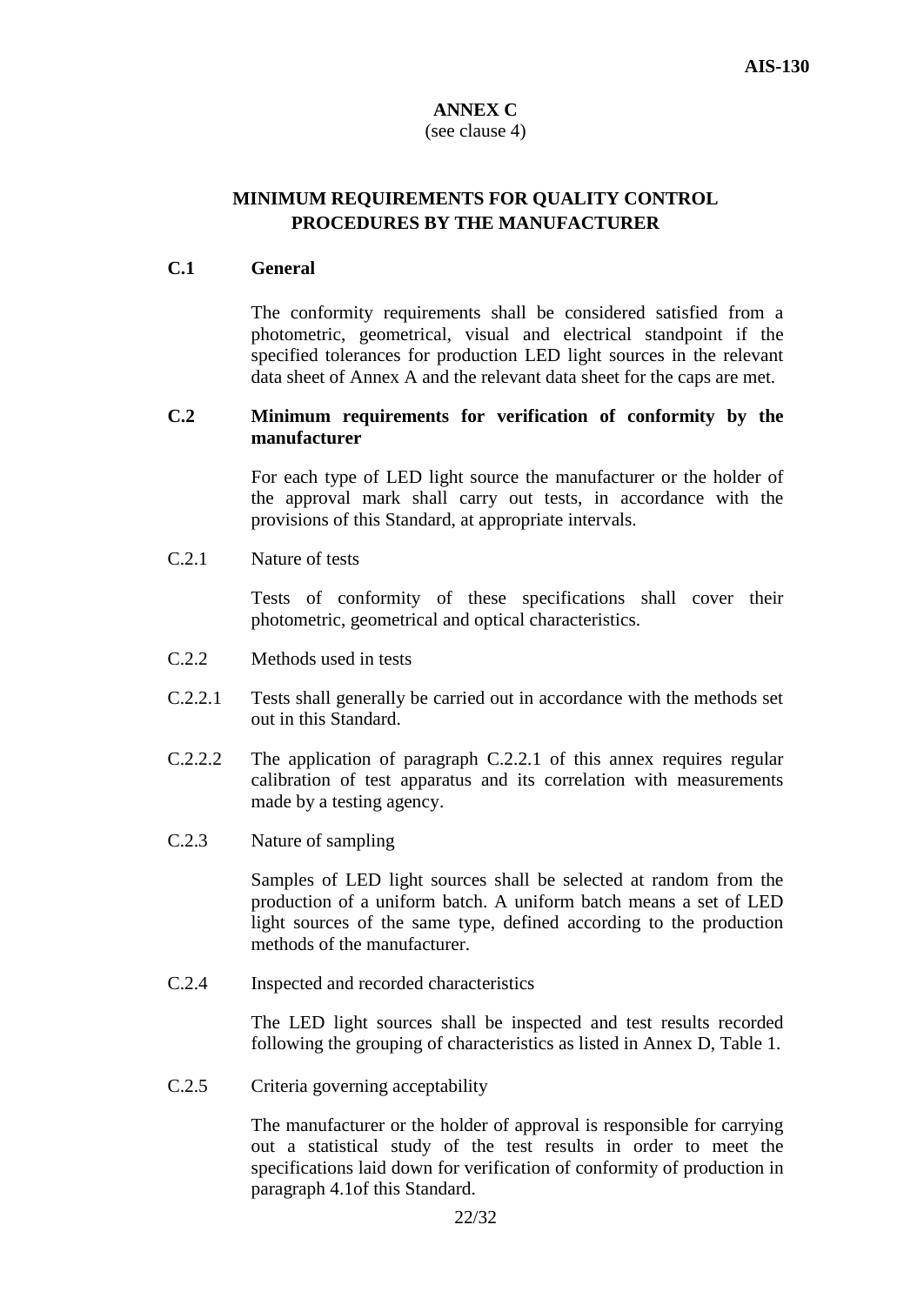Compliance shall be assured if the level of acceptable non-compliance per grouping of characteristics given in Table 1 of Annex D is not exceeded. This means that the number of LED light sources not complying with the requirement for any grouping of characteristics of any LED light sources type does not exceed the qualifying limits in the relevant Tables 2, 3 or 4 of Annex D.

**Note:** Each individual LED light source requirement shall be considered as a characteristic.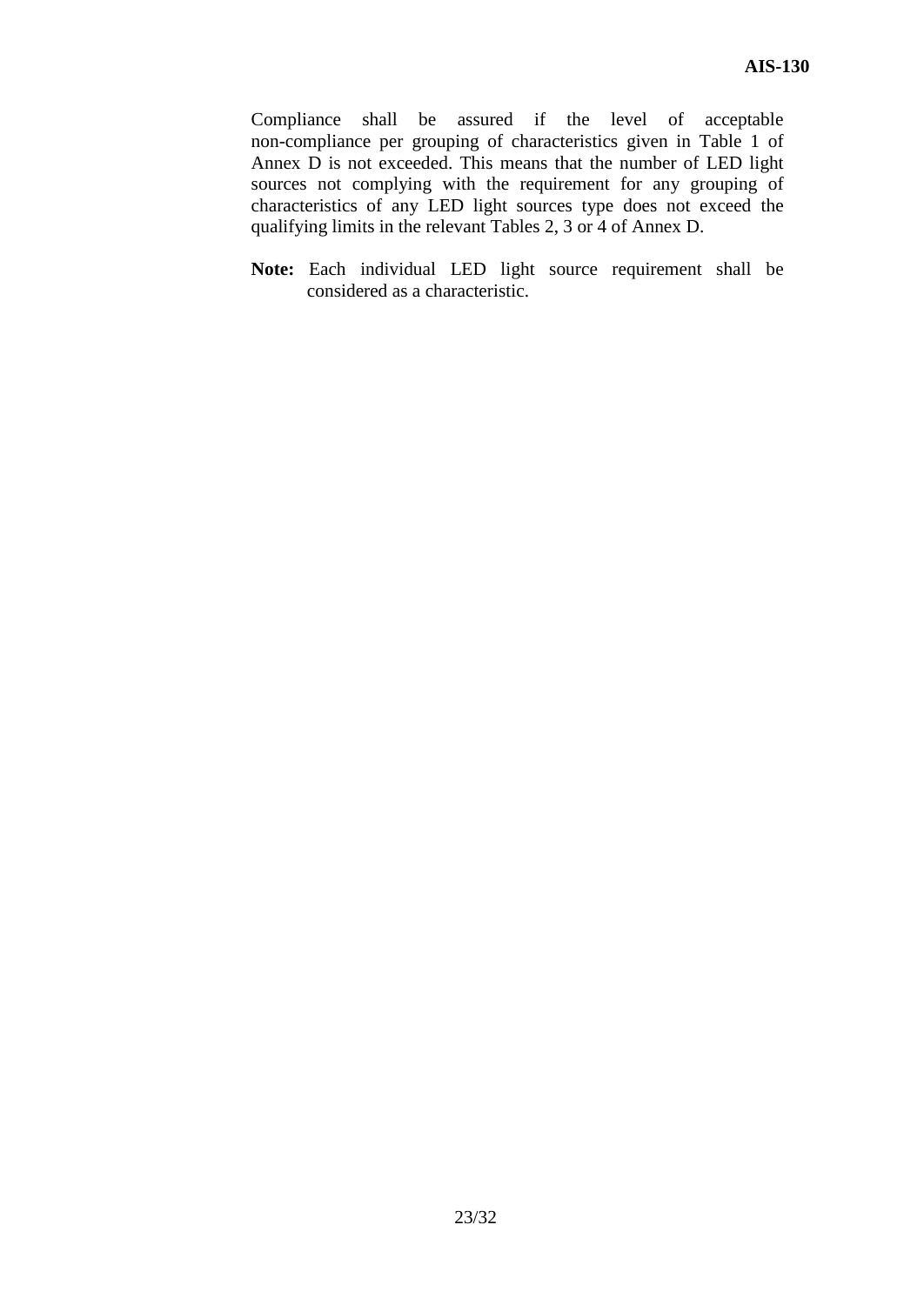# **ANNEX D**

# (See Annex C)

### **SAMPLING AND COMPLIANCE LEVELS FOR MANUFACTURER TEST RECORDS**

# **Table 1 Characteristics**

| Grouping of<br>Characteristics                    | Grouping* of Test<br>Records between<br>Lamp Types | Minimum twelve<br>monthly sample<br>per grouping* | Acceptable level of<br>non-compliance per<br>grouping of |
|---------------------------------------------------|----------------------------------------------------|---------------------------------------------------|----------------------------------------------------------|
| Marking, legibility and                           | All types with same                                |                                                   | characteristics (%)                                      |
| durability                                        | external dimensions                                | 315                                               | 1                                                        |
| <b>External Lamp</b>                              | All types of the same                              |                                                   |                                                          |
| Dimensions (excluding)<br>cap/base)               | category                                           | 200                                               |                                                          |
|                                                   |                                                    |                                                   |                                                          |
| Dimensions of caps and<br>bases                   | All types of the same<br>category                  | 200                                               | 6.5                                                      |
| Dimensions related to                             | All lamps of one type                              |                                                   |                                                          |
| light emitting surface<br>and internal elements** |                                                    | 200                                               | 6.5                                                      |
| Initial readings, colour,                         | All lamps of one type                              |                                                   |                                                          |
| power and luminous<br>$flux**$                    |                                                    | 200                                               | 1                                                        |
| Normalized luminous                               | All lamps of one type                              |                                                   |                                                          |
| intensity distribution or<br>cumulative luminous  |                                                    | 20                                                | 6.5                                                      |
| flux distribution                                 |                                                    |                                                   |                                                          |

- \* The assessment shall in general cover series production LED light sources from individual factories. A manufacturer may group together records concerning the same type from several factories, provided these operate under the same quality system and quality management.
- \*\* In case a LED light source has more than one light output function the grouping of characteristics (dimensions, power, colour and luminous flux) applies to each element separately.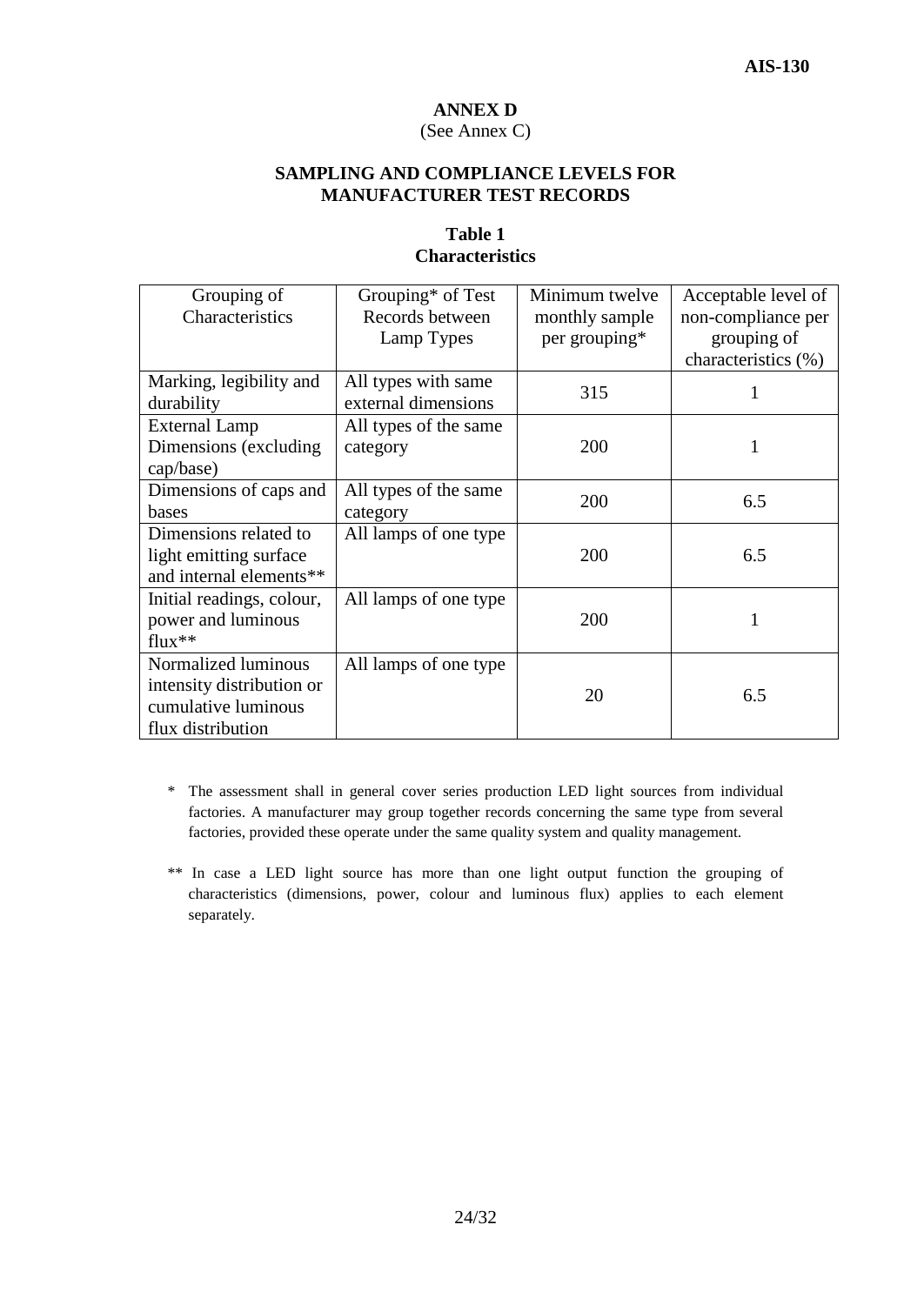Qualifying limits for acceptance based on different numbers of test results for each grouping of characteristics are listed in Table 2 as maximum number of non-compliance.

The limits are based on an acceptable level of 1 per cent of non-compliance, assuming an acceptance probability of at least 0.95.

| Number of test results of each<br>characteristic | Qualifying Limits for<br>acceptance |
|--------------------------------------------------|-------------------------------------|
| 20                                               | $\boldsymbol{0}$                    |
| $21 - 50$                                        | $\mathbf{1}$                        |
| $51 - 80$                                        | 2                                   |
| $81 - 125$                                       | 3                                   |
| $126 - 200$                                      | 5                                   |
| $201 - 260$                                      | 6                                   |
| $261 - 315$                                      | $\overline{7}$                      |
| $316 - 370$                                      | 8                                   |
| $371 - 435$                                      | 9                                   |
| $436 - 500$                                      | 10                                  |
| $501 - 570$                                      | 11                                  |
| $571 - 645$                                      | 12                                  |
| $646 - 720$                                      | 13                                  |
| $721 - 800$                                      | 14                                  |
| $801 - 860$                                      | 15                                  |
| $861 - 920$                                      | 16                                  |
| $921 - 990$                                      | 17                                  |
| $991 - 1,060$                                    | 18                                  |
| $1,061 - 1,125$                                  | 19                                  |
| $1,126 - 1,190$                                  | 20                                  |
| $1,191 - 1,249$                                  | 21                                  |

# **Table 2**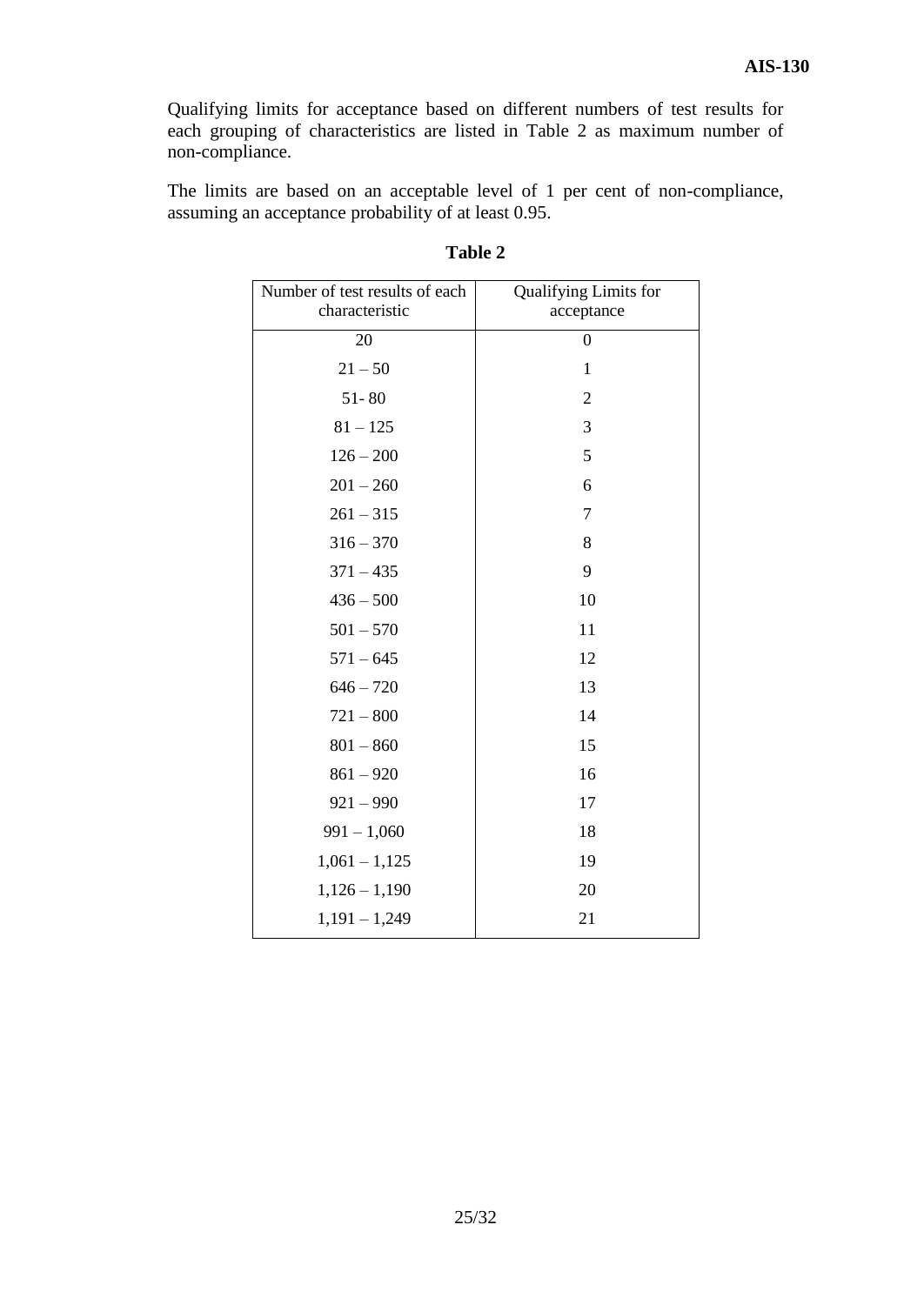Qualifying limits for acceptance based on different numbers of test results for each grouping of characteristics are listed in Table 3 given as maximum number of noncompliance.

The limits are based on an acceptable level of 6.5 per cent of non-compliance, assuming an acceptance probability of at least 0.95.

| Number of<br>lamps in | Qualifying<br>limit | Number of<br>lamps in | Qualifying<br>limit | Number of<br>lamps in | Qualifying<br>limit |
|-----------------------|---------------------|-----------------------|---------------------|-----------------------|---------------------|
| records               |                     | records               |                     | records               |                     |
| 20                    | 3                   | $500 - 512$           | 44                  | 881 - 893             | 72                  |
| $21 - 32$             | 5                   | $513 - 526$           | 45                  | 894 - 907             | 73                  |
| $33 - 50$             | $\overline{7}$      | $527 - 540$           | 46                  | $908 - 920$           | 74                  |
| $51 - 80$             | 10                  | $541 - 553$           | 47                  | 921 - 934             | 75                  |
| $81 - 125$            | 14                  | $554 - 567$           | 48                  | 935 - 948             | 76                  |
| $126 - 200$           | 21                  | $568 - 580$           | 49                  | 949 - 961             | 77                  |
| $201 - 213$           | 22                  | $581 - 594$           | 50                  | $962 - 975$           | 78                  |
| $214 - 227$           | 23                  | $595 - 608$           | 51                  | $976 - 988$           | 79                  |
| $228 - 240$           | 24                  | $609 - 621$           | 52                  | $989 - 1,002$         | 80                  |
| $241 - 254$           | 25                  | $622 - 635$           | 53                  | $1,003 - 1016$        | 81                  |
| $255 - 268$           | 26                  | $636 - 648$           | 54                  | $1,017 - 1,029$       | 82                  |
| $269 - 281$           | 27                  | $649 - 662$           | 55                  | $1,030 - 1,043$       | 83                  |
| $282 - 295$           | 28                  | $663 - 676$           | 56                  | $1,044 - 1,056$       | 84                  |
| $296 - 308$           | 29                  | $677 - 689$           | 57                  | $1,057 - 1,070$       | 85                  |
| $309 - 322$           | 30                  | $690 - 703$           | 58                  | $1,071 - 1,084$       | 86                  |
| $323 - 336$           | 31                  | $704 - 716$           | 59                  | $1,085 - 1,097$       | 87                  |
| $337 - 349$           | 32                  | $717 - 730$           | 60                  | $1,098 - 1,111$       | 88                  |
| $350 - 363$           | 33                  | $731 - 744$           | 61                  | $1,112 - 1,124$       | 89                  |
| $364 - 376$           | 34                  | $745 - 757$           | 62                  | $1,125 - 1,138$       | 90                  |
| $377 - 390$           | 35                  | $758 - 771$           | 63                  | $1,139 - 1,152$       | 91                  |
| $391 - 404$           | 36                  | $772 - 784$           | 64                  | $1,153 - 1,165$       | 92                  |
| $405 - 417$           | 37                  | $785 - 798$           | 65                  | $1,166 - 1,179$       | 93                  |
| $418 - 431$           | 38                  | $799 - 812$           | 66                  | $1,180 - 1,192$       | 94                  |
| $432 - 444$           | 39                  | $813 - 825$           | 67                  | $1,193 - 1,206$       | 95                  |
| $445 - 458$           | 40                  | $826 - 839$           | 68                  | $1,207 - 1,220$       | 96                  |
| $459 - 472$           | 41                  | $840 - 852$           | 69                  | $1,221 - 1,233$       | 97                  |
| $473 - 485$           | 42                  | $853 - 866$           | 70                  | $1,234 - 1,249$       | 98                  |
| $486 - 499$           | 43                  | $867 - 880$           | 71                  |                       |                     |

# **Table 3**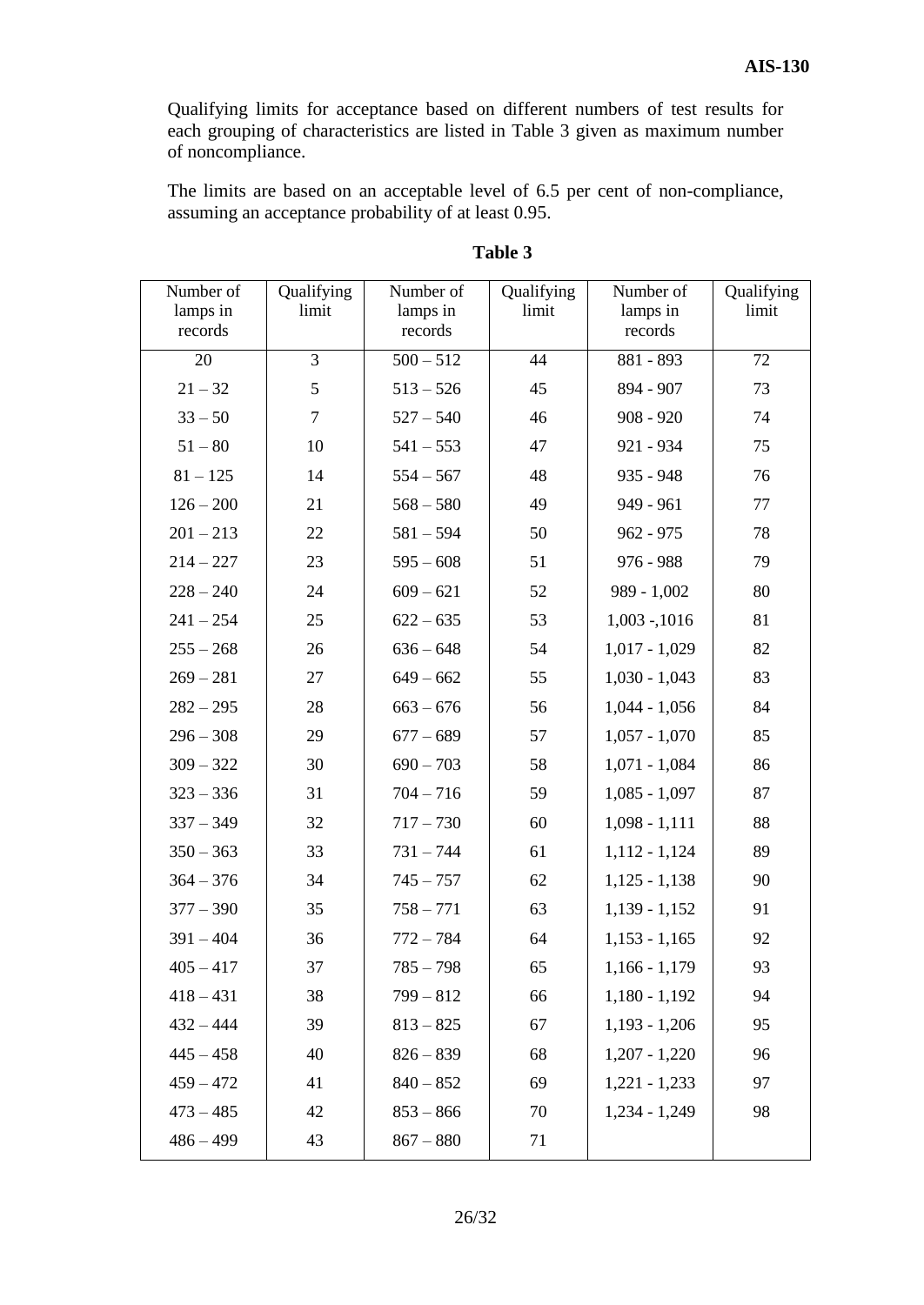Qualifying limits for acceptance based on different numbers of test results for each grouping of characteristics are listed in Table 4 given as a percentage of the results, assuming an acceptance probability of at least 0.95.

| m<br>H<br>и |
|-------------|
|-------------|

| Qualifying limits shown as a<br>percentage of results.<br>Acceptable level of 1 % of<br>noncompliance | Qualifying limits shown as a<br>percentage of results.<br>Acceptable level of 6.5 % of<br>noncompliance |
|-------------------------------------------------------------------------------------------------------|---------------------------------------------------------------------------------------------------------|
| 1.68                                                                                                  | 7.91                                                                                                    |
| 1.52                                                                                                  | 7.61                                                                                                    |
| 1.37                                                                                                  | 7.29                                                                                                    |
| 1.3                                                                                                   | 7.15                                                                                                    |
| 1.26                                                                                                  | 7.06                                                                                                    |
| 1.23                                                                                                  | $\overline{7}$                                                                                          |
| 1.16                                                                                                  | 6.85                                                                                                    |
| 1.12                                                                                                  | 6.75                                                                                                    |
| 1.09                                                                                                  | 6.68                                                                                                    |
| 1.08                                                                                                  | 6.65                                                                                                    |
| 1.02                                                                                                  | 6.55                                                                                                    |
|                                                                                                       |                                                                                                         |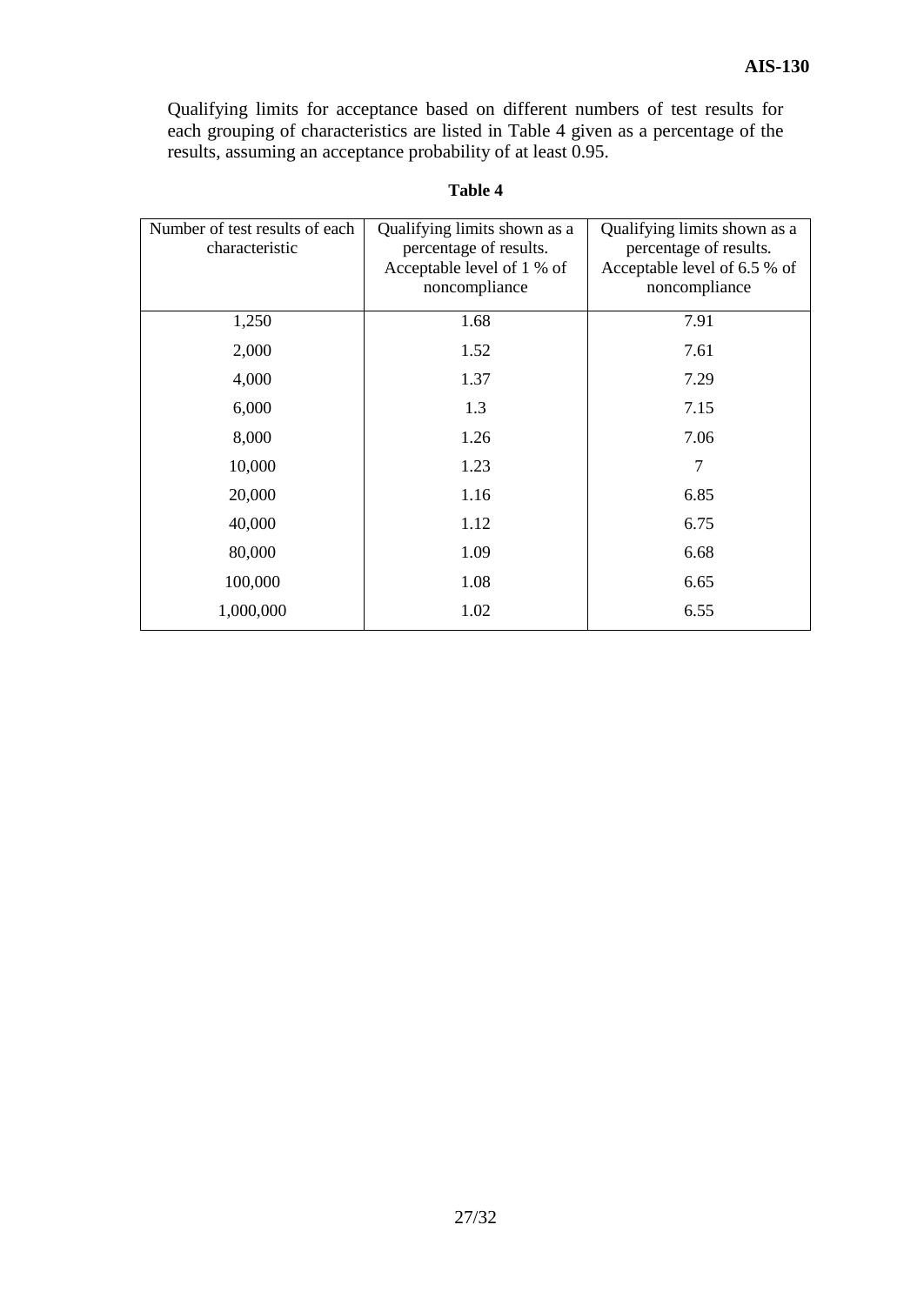# **ANNEX E**

#### (See clause 4)

#### **MINIMUM REQUIREMENTS FOR SPOT CHECKS BY THE TYPE APPROVAL AUTHORITY**

E.1 General

The conformity requirements shall be considered satisfied from a photometric, geometrical, visual and electrical standpoint if the specified tolerances for production LED light sources in the relevant data sheet of Annex A and the relevant data sheet for the caps are met.

- E.2 The conformity of mass-produced LED light sources shall not be contested if the results are in agreement with Annex F to this Regulation Standard.
- E.3 Conformity shall be contested and the manufacturer requested to make the production meet the requirements if the results are not in agreement with Annex F to this Standard.
- E.4 If paragraph E.3. of this annex is applied, a further sample of 250 LED light sources, selected at random from a recent production run, shall be taken within two months.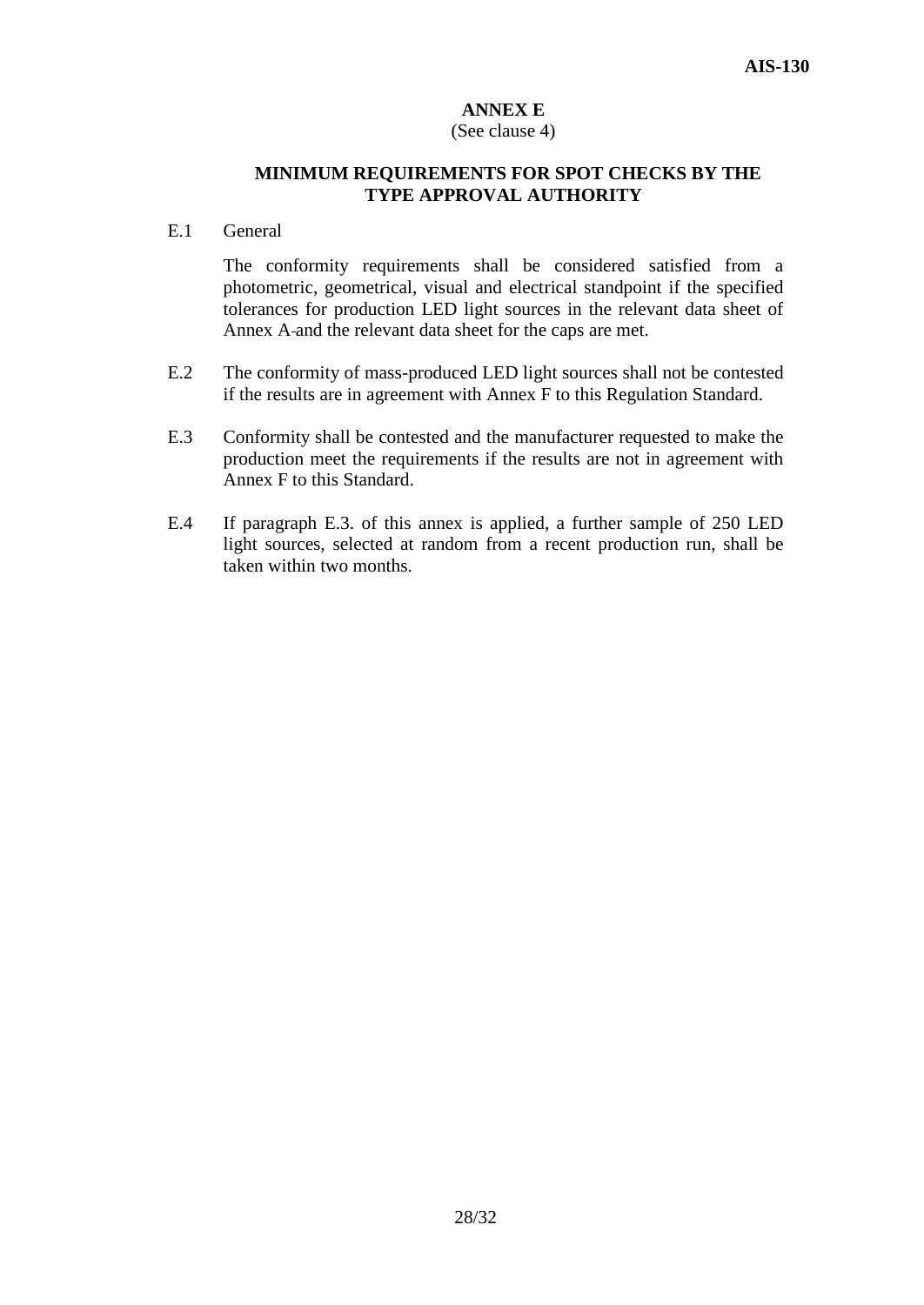# **ANNEX F**

# (see clause 4)

# **COMPLIANCE APPROVED BY SPOT CHECK**

Compliance approved or disapproved shall be decided according to the values in Table 1.

For each grouping of characteristics LED light sources shall be either accepted or rejected according to the values in Table 1\*.

|                                                                                                                                                  | $1\%$ ** |        | $6.5\%**$ |        |
|--------------------------------------------------------------------------------------------------------------------------------------------------|----------|--------|-----------|--------|
|                                                                                                                                                  | Accept   | Reject | Accept    | Reject |
| First Sample Size: 125                                                                                                                           | 2        |        | 11        | 16     |
| If the number of non-conforming<br>units is greater than $2(11)$ and less<br>than $5(16)$ take a second sample size<br>of 125 and assess the 250 | 6        |        | 26        | 27     |

| mı<br>н |  |
|---------|--|
|---------|--|

- \* The proposed scheme is designed to assess the compliance of LED light sources to an acceptance level of non-compliance of 1 per cent and 6.5 per cent respectively and is based on the Double Sampling Plan for Normal Inspection in IEC Publication 60410: Sampling Plans and Procedures for Inspection by Attributes.
- \*\* The LED light sources shall be inspected and test results recorded following the grouping of characteristics as listed in Annex D, Table 1.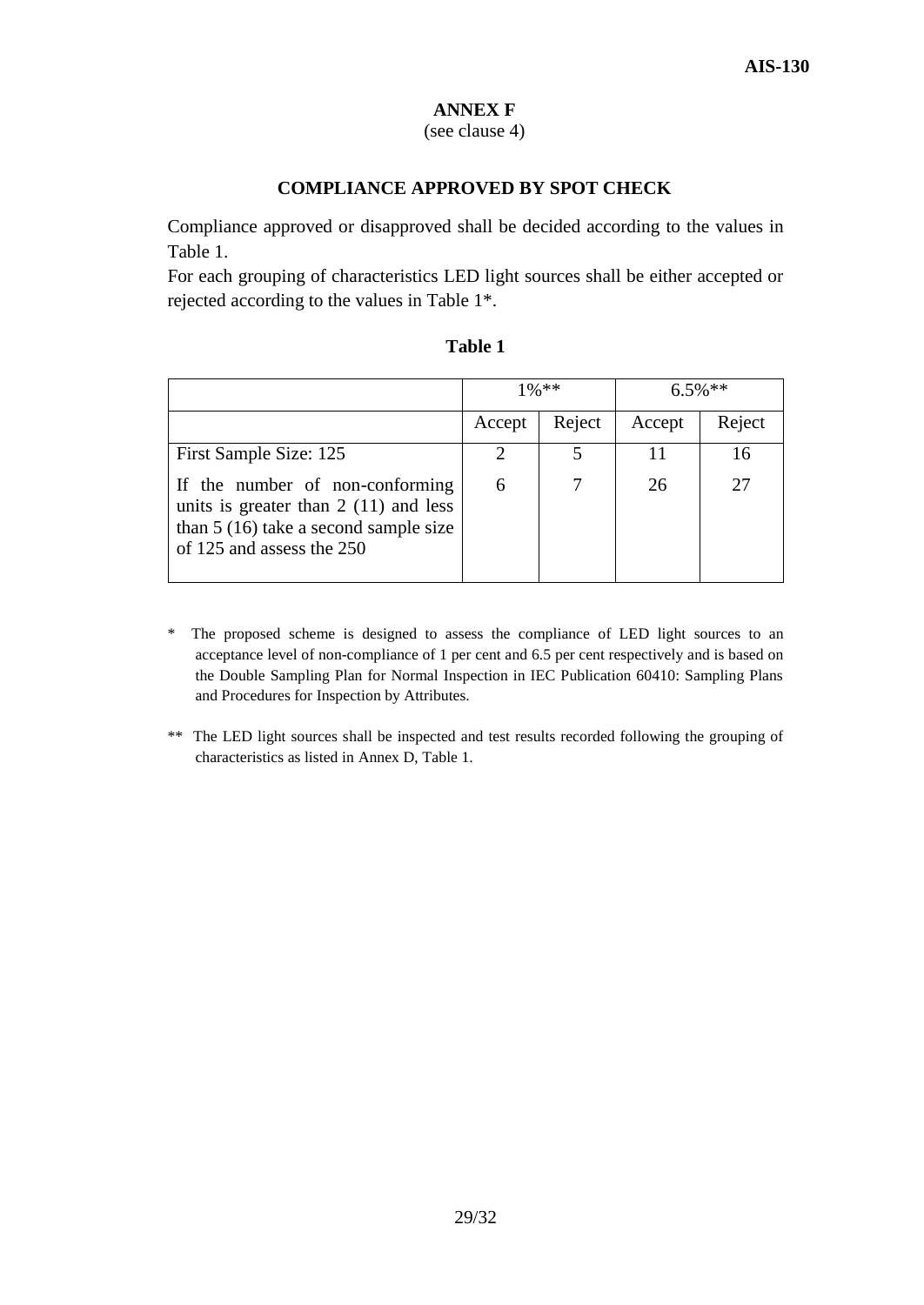# **ANNEX G (See clause 2.2.1)**

# **INFORMATION TO BE SUBMITTED AT THE TIME OF APPLICATION FOR TYPE APPROVAL**

- 1. Trade name or mark :
- 2. Manufacturer's name for the type of LED light source:
- 3. Manufacturer's name and address:
- 4. If applicable, name and address of manufacturer's representative:
- 5. Drawings in triplicate, sufficiently detailed to permit identification of the type and a brief technical description including -
- 5.1. Category of LED light source:
- 5.2. Rated voltage:
- 5.3. Rated wattage:
- 5.4. Colour of the light emitted: White/ red (see Note 2 below)
- 5.5. Position of the approval mark:
- 6.0. Reason(s) for extension (if applicable):

Note 1 See 2.2.3 for cases where there is a change in the trade mark.

**Note 2** Strike out what does not apply.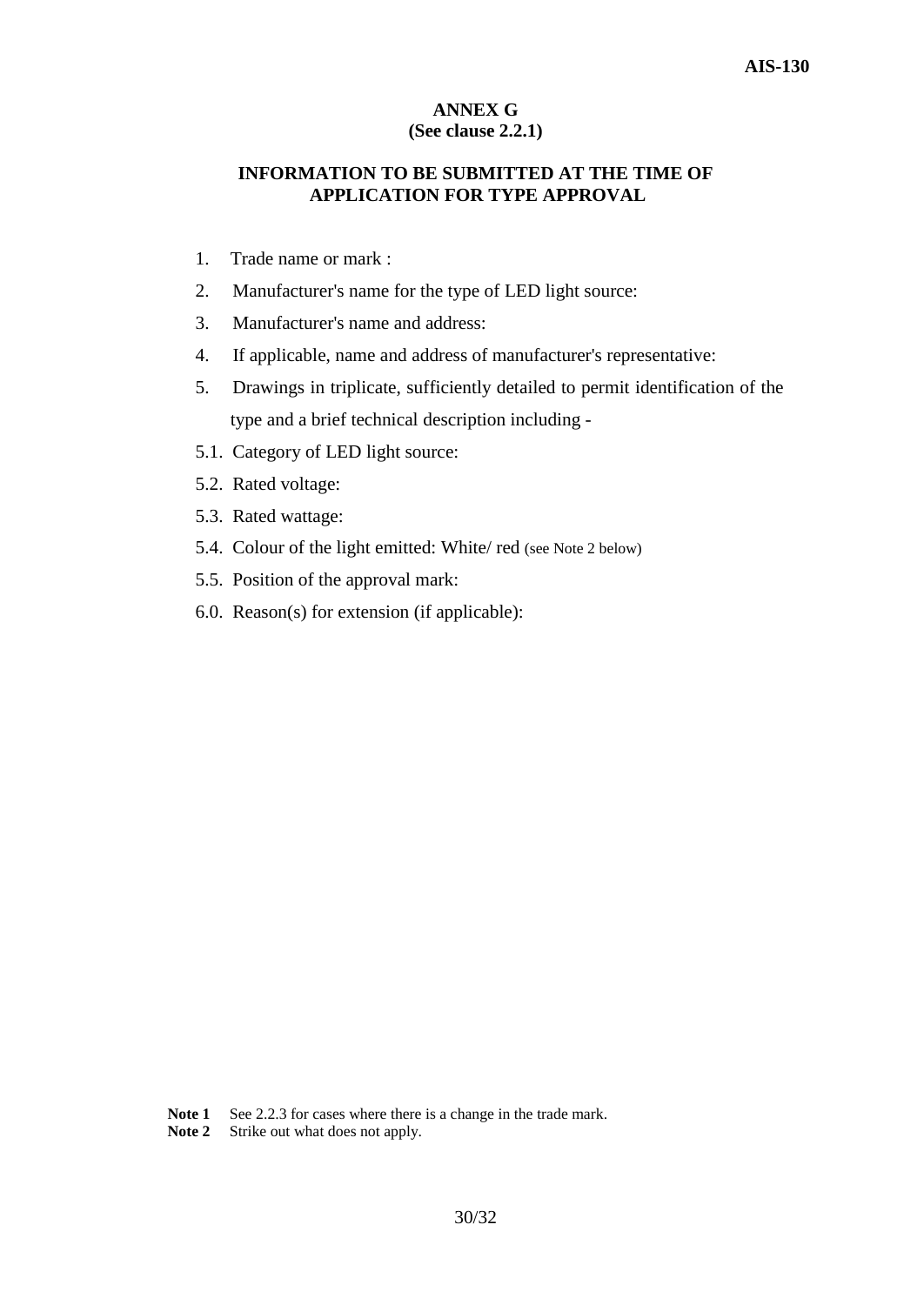# **ANNEX H**

(See Introduction)

#### **COMPOSITION OF AISC PANEL ON LIGHTING AND LIGHT-SIGNALLING DEVICES\***

| <b>Convener</b>       |                                                                     |
|-----------------------|---------------------------------------------------------------------|
| Mr. SanjeevMandpe     | Mercedes Benz India Ltd. (SIAM)                                     |
| <b>Members</b>        | <b>Representing</b>                                                 |
| Mr. A. S. Bhale       | The Automotive Research Association of India (ARAI)                 |
| Mr. B. V. Shamsundara |                                                                     |
| Mrs. Jyoti M Kirve    |                                                                     |
| Mr. D. P. Saste       | Central Institute of Road Transport (CIRT)                          |
| Mr. V. D. Chavan      |                                                                     |
| Dr. Madhusudan Joshi  | International Centre for Automotive Technology (ICAT)               |
| Mr. G.R.M. Rao        | Vehicle Research & Dev. Estt. (VRDE)                                |
| Dr. N. Karuppaiah     | National Automotive Testing and R&D Infrastructure Project (NATRIP) |
| Mr. K. K. Gandhi      | Society of Indian Automobile Manufacturers (SIAM)                   |
| Mr. P.K.Banerjee      | Tata Motors Ltd. (SIAM)                                             |
| Mr. Suchindran M      | Toyota Kirloskar Motor Pvt. Ltd. (SIAM)                             |
| Mr. Sanjay Tank       | Mahindra and Mahindra Ltd. (SIAM)                                   |
| Mr. Nikhil Desai      | Mercedes Benz India Ltd. (SIAM)                                     |
| Mr. Jitendra Malhotra | Maruti Suzuki India Ltd.(SIAM)                                      |
| Mr. Rajendra Khile    | General Motors India Ltd. (SIAM)                                    |
| Mr. T. M. Balaraman   | Hero MotoCorp (SIAM)                                                |
| Mr. Makarand Bramhe   | Volkswagen India Pvt. Ltd.(SIAM)                                    |
| Mr. Arun S.           | Ashok Leyland Ltd (SIAM)                                            |
| Mr. Mohit Tyagi       | BMW India Pvt. Ltd (SIAM)                                           |
| Mr. V. M. Manel       | Mahindra Two Wheelers Limited (SIAM)                                |
| Mr. T.R.Keswan,       | <b>Tractor Manufacturers Association (TMA)</b>                      |
| Mr. Uday Harite       | Automotive Component Manufacturers Association (ACMA)               |
| Mr. G. V. George      | FIEM Industries Ltd. (ACMA)                                         |
| Mr. Rajagopalan       | FIEM Industries Ltd. (ACMA)                                         |
| Mr. Virendra Sachdev  | Lumax Industries Ltd. (ACMA)                                        |
| Mr. Gaurav Bhatia     | Rinder India Pvt. Ltd. (ACMA)                                       |
| Mr. Ramkrishna Maydeo | Lumileds India Pvt. Ltd.                                            |
| Mr. Arvind Vaswani    | <b>OSRAM</b> India Limited                                          |
| Representative of     | Bureau of Indian Standards (BIS)                                    |
| Mr. M. K. Sinha       | All India Auto & Miniature Bulbs & Component Mfrs. Association      |
| Mr. C. K. Choudhari   | All India Auto & Miniature Bulbs & Component Mfrs. Association      |
| Mr. Mukeh Patodia/    | Optima Auto Lamps (AIAMBCMA)                                        |
| Mr. Ronak Patodia     |                                                                     |
| Mr. P. N. Bhagwan     | Auto Bulbs (AIAMBCMA)                                               |

 $\overline{\text{I}}$  \* At the time of approval of this Automotive Industry Standard (AIS)